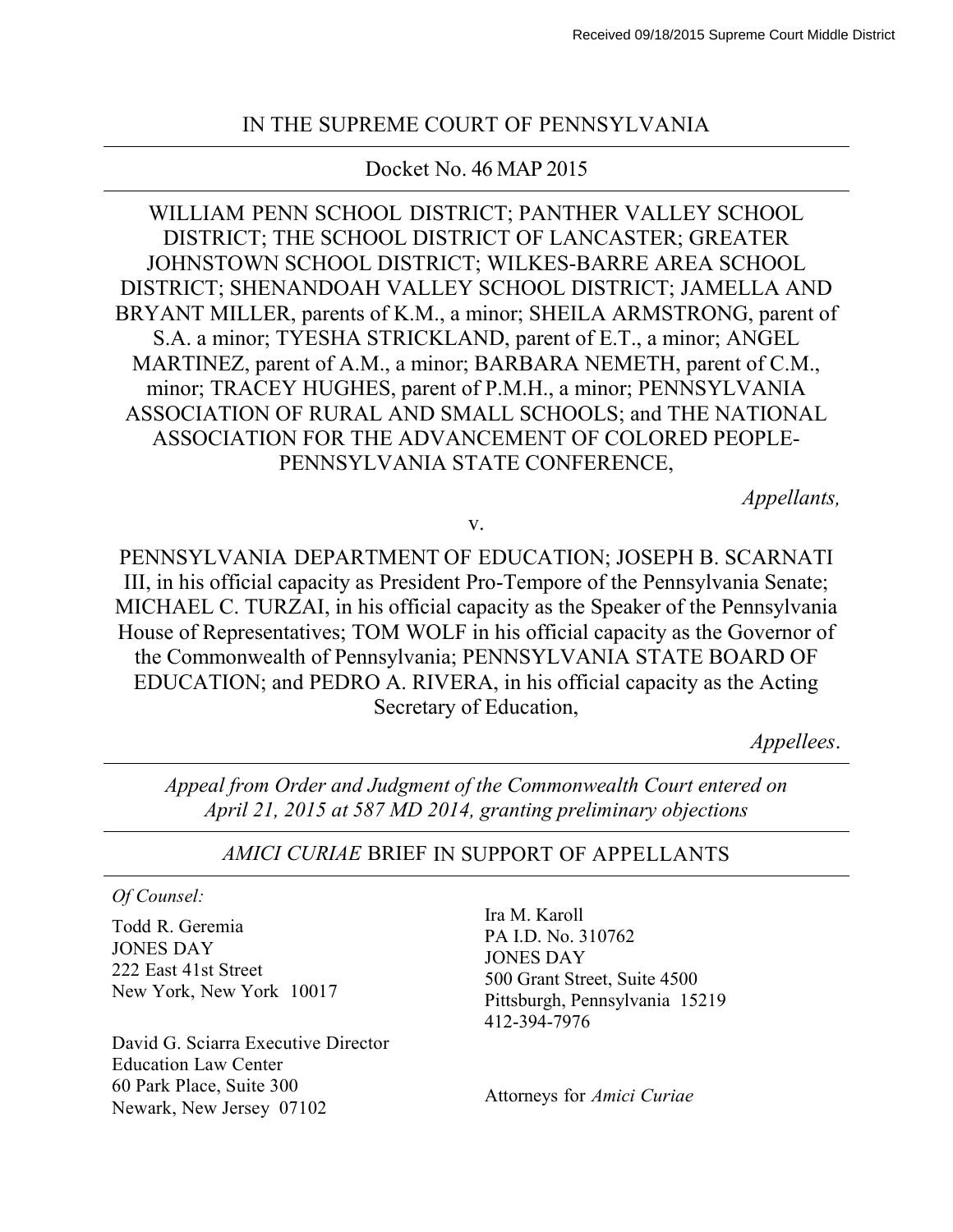# **TABLE OF CONTENTS**

| $\mathbf{I}$ . |                                                                               |                                                                                                                                                         |    |
|----------------|-------------------------------------------------------------------------------|---------------------------------------------------------------------------------------------------------------------------------------------------------|----|
|                | A.                                                                            | The General Assembly Has Enacted Substantive<br>Education Standards for Determining Whether the<br>Commonwealth Has Fulfilled its Constitutional Duties |    |
|                | <b>B.</b>                                                                     | State Courts Have Relied on Substantive Standards to<br>Adjudicate Claims of Unconstitutional Education  11                                             |    |
|                | $\mathcal{C}$ .                                                               | Other States Have Long Held That Public-Education                                                                                                       |    |
|                | D.                                                                            | Adjudicating Petitioners' Claims Accords With This<br>Court's Prior Decisions in Danson and Marrero  16                                                 |    |
| II.            | RESEARCH SHOWS AND CASE LAW ACKNOWLEDGES<br>THAT ADEQUATE EDUCATIONAL FUNDING |                                                                                                                                                         | 19 |
|                | A.                                                                            | Academic Studies Show that Adequate School Funding                                                                                                      |    |
|                | <b>B</b> .                                                                    | Courts Have Widely Recognized That Adequate School                                                                                                      |    |
|                |                                                                               |                                                                                                                                                         | 27 |
|                |                                                                               |                                                                                                                                                         |    |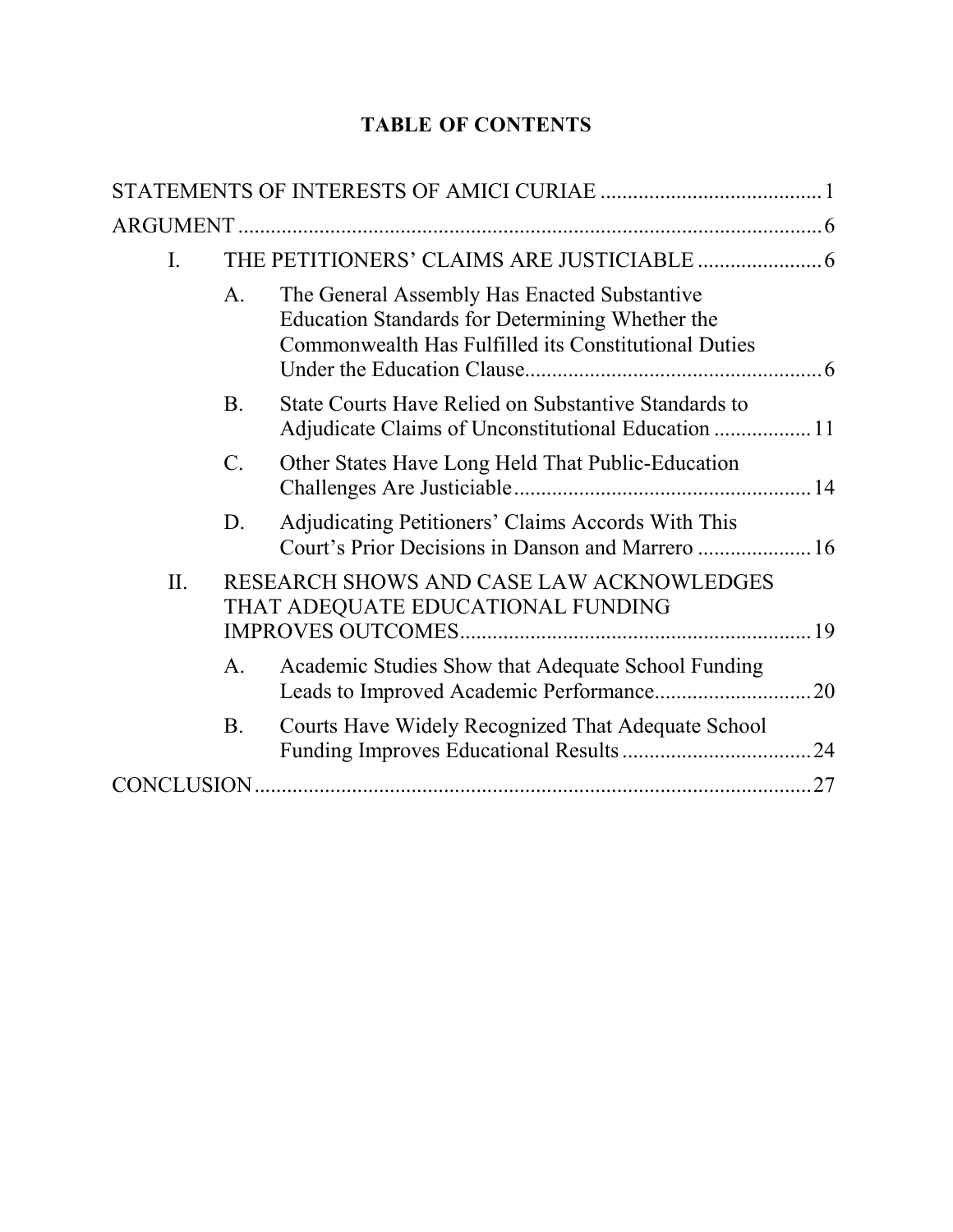# **TABLE OF AUTHORITIES**

| <b>CASES</b>                                            |  |
|---------------------------------------------------------|--|
| Abbott v. Burke,                                        |  |
| Abbott v. Burke,                                        |  |
| Abbott v. Burke,                                        |  |
| Abbott v. Burke,                                        |  |
| Brigham v. State,                                       |  |
| Brigham v. State,                                       |  |
| Campaign for Fiscal Equity, Inc. v. State,              |  |
| Campbell Cnty. Sch. Dist. v. State,                     |  |
| Claremont Sch. Dist. v. Governor,                       |  |
| Columbia Falls Elementary Sch. Dist. No. 6 v. State,    |  |
| Conn. Coal. for Justice in Educ. Funding, Inc. v. Rell, |  |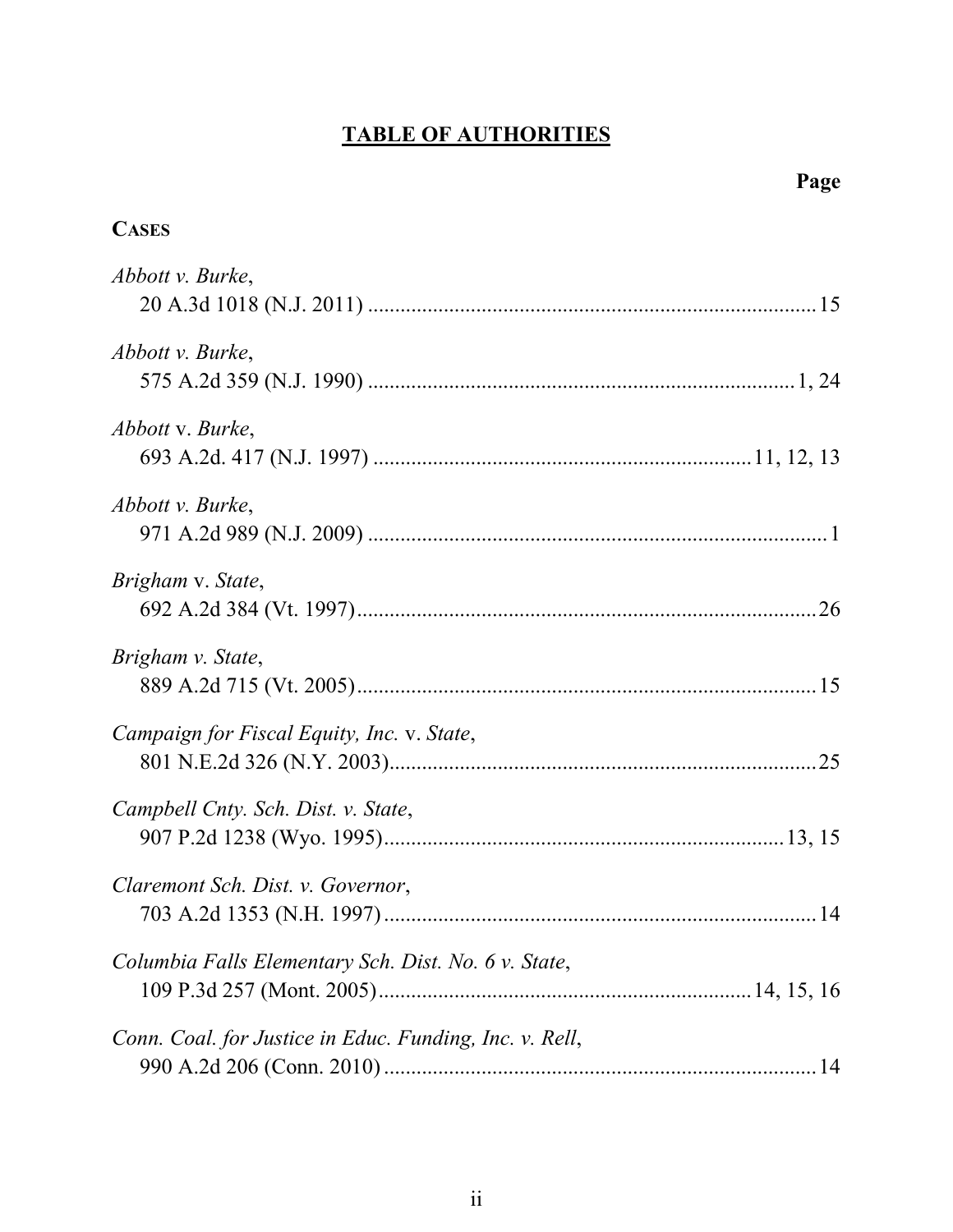| Danson v. Casey,                                  |  |
|---------------------------------------------------|--|
| DeRolph v. State,                                 |  |
| Edgewood Indep. Sch. Dist. v. Kirby,              |  |
| Gannon v. State,                                  |  |
| Hornbeck v. Somerset Cnty. Bd. of Educ.,          |  |
| Hussein v. State,                                 |  |
| Idaho Schs. for Equal Educ. Opportunity v. State, |  |
| Lake View Sch. Dist. No. 25 v. Huckabee,          |  |
| Leandro v. State,                                 |  |
| Lobato v. People,                                 |  |
| Marrero v. Commonwealth,                          |  |
| McCleary v. State,                                |  |
| McDuffy v. Sec'y of the Exec. Office of Educ.,    |  |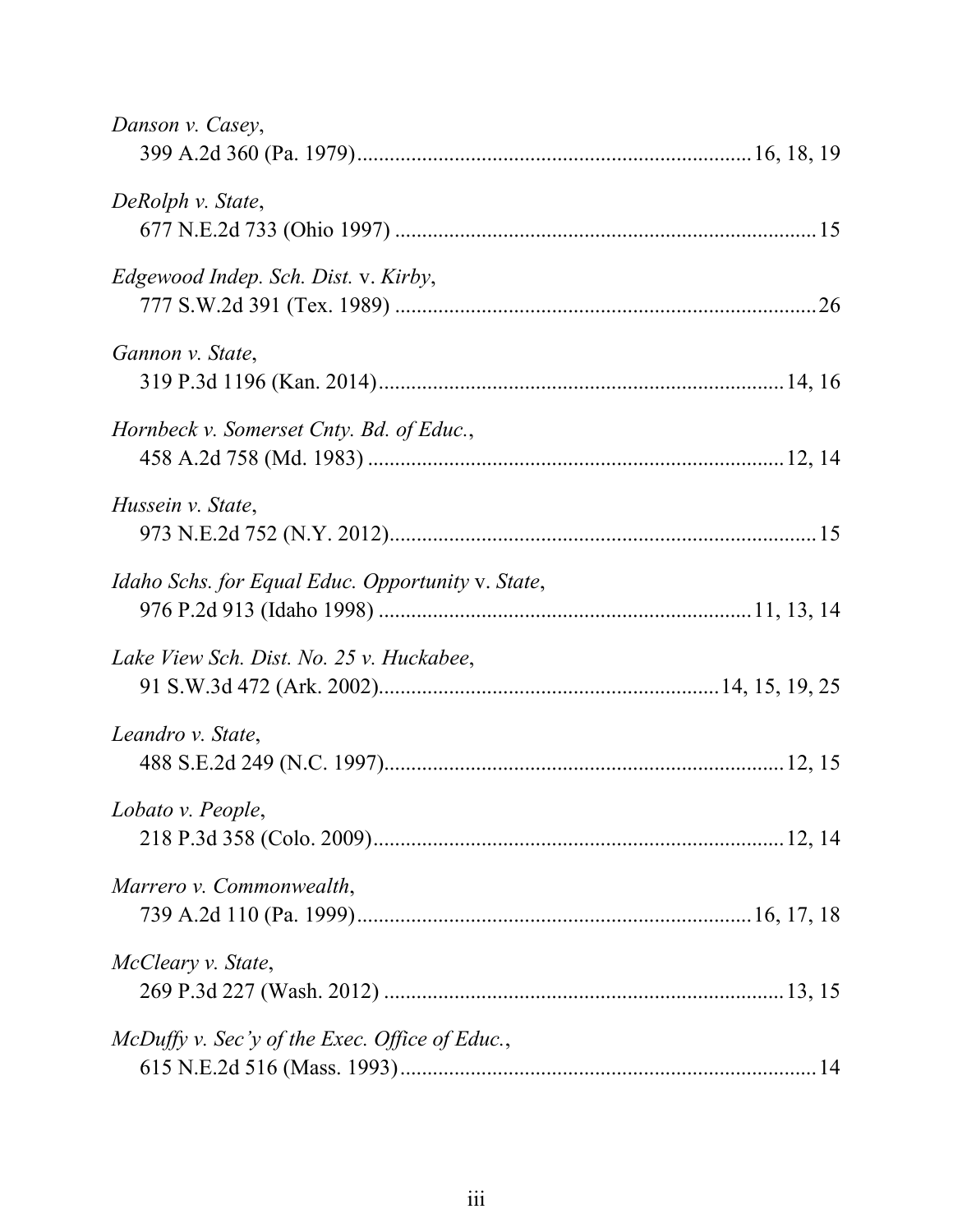| Montoy v. State,                                    |  |
|-----------------------------------------------------|--|
| Neeley v. W. Orange-Cove Cansol. Indep. Sch. Dist., |  |
| Pauley v. Kelly,                                    |  |
| Roosevelt Elementary Sch. Dist. No. 66 v. Bishop,   |  |
| Rose v. Council for Better Educ., Inc.,             |  |
| Serrano v. Priest,                                  |  |
| Teachers' Tenure Act Cases,                         |  |
| Tenn. Small Sch. Sys. v. McWherter,                 |  |
| Unified Sch. Dist. No. 229 v. State,                |  |
| Vincent v. Voight,                                  |  |
| <b>CONSTITUTIONS AND STATUTES</b>                   |  |
|                                                     |  |
|                                                     |  |
| <b>OTHER AUTHORITIES</b>                            |  |
|                                                     |  |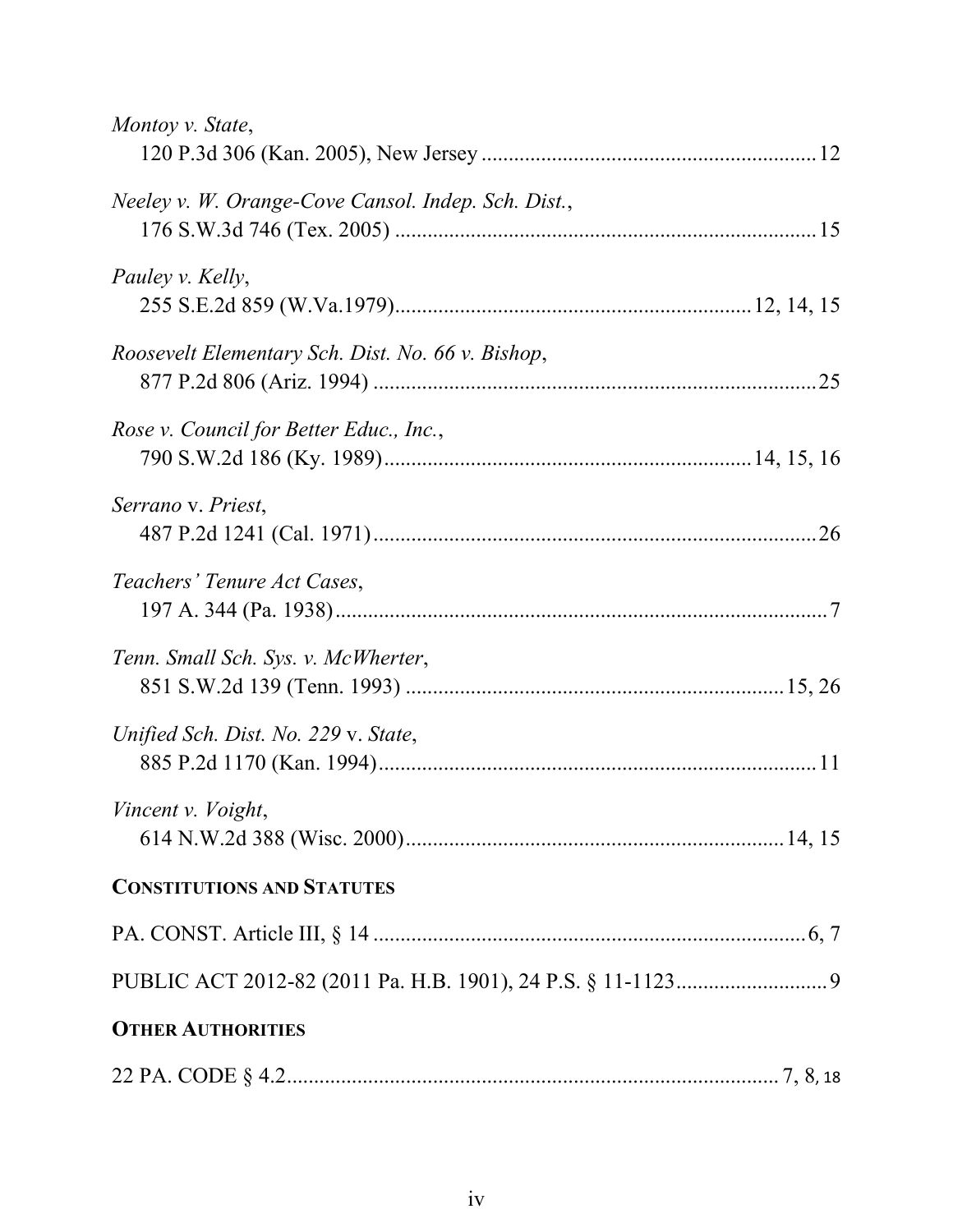| Alexandra M. Resch, Three Essays on Resources in Education,                                                                                                                                                           |  |
|-----------------------------------------------------------------------------------------------------------------------------------------------------------------------------------------------------------------------|--|
| Bruce D. Baker & Kevin G. Weiner, School Finance and Courts:<br>Does Reform Matter, and How Can We Tell? 113 TCHRS. C.                                                                                                |  |
| Bruce D. Baker, Revisiting the Age-Old Question: Does Money Matter                                                                                                                                                    |  |
| C. Kirabo Jackson, et al., The Effect of School Finance Reforms on the<br>Distribution of Spending, Academic Achievement, and Adult<br><b>Outcomes</b> (National Bureau of Economic Research Working Paper            |  |
| Jonathan Guryan, Does Money Matter? Regression-Discontinuity<br><b>Estimates from Education Finance Reform in Massachusetts 24</b><br>(National Bureau of Economic Research, Working Paper No. 8269,                  |  |
| Michael A. Rebell, <i>What are the Limits and Possibilities of Legal</i><br>Remedies?: Poverty, "Meaningful" Educational Opportunity, and<br>the Necessary Role of the Courts, 85 N.C. L. Rev. 1467 (2007) 22, 24, 26 |  |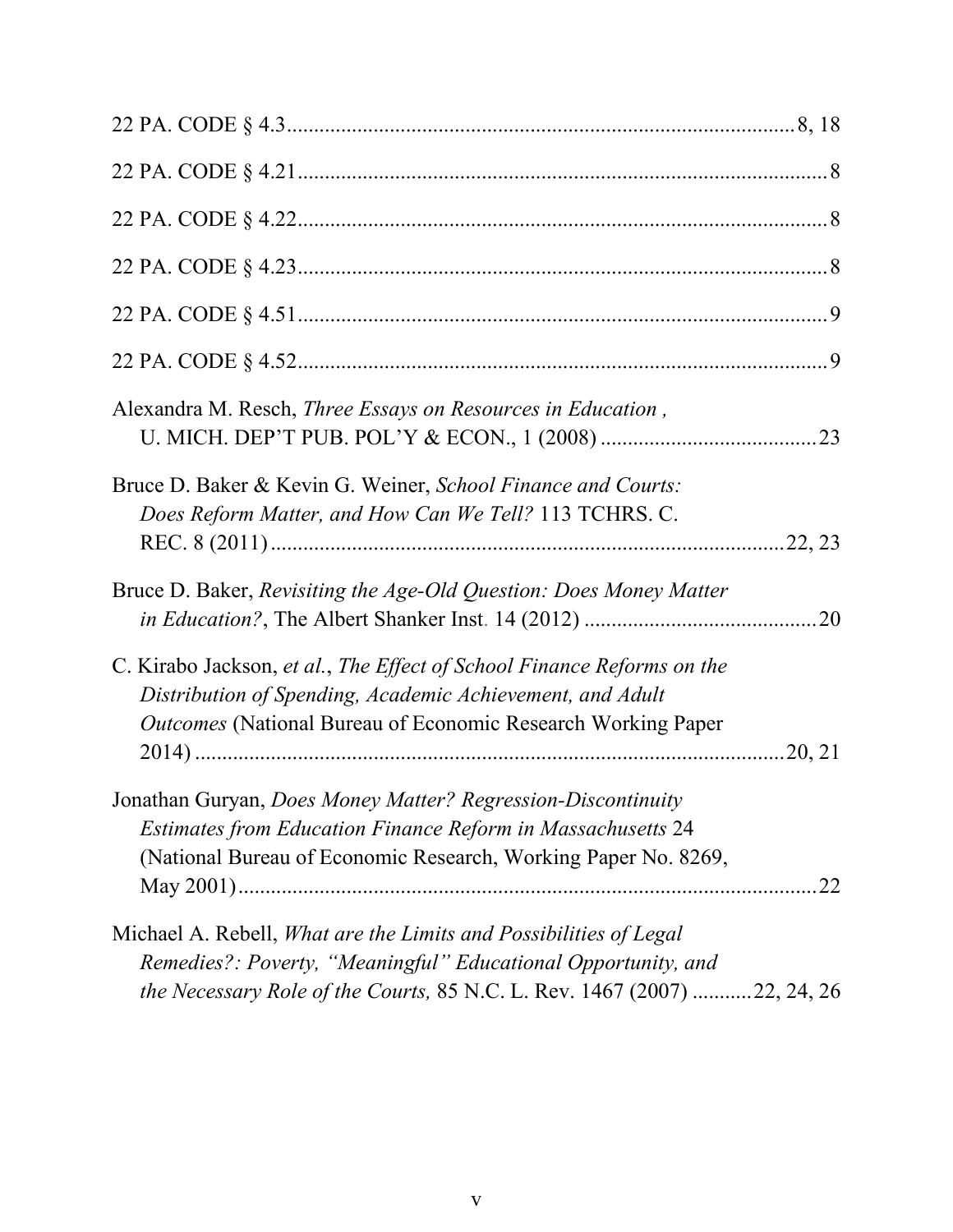| Paul Reville, The Massachusetts Case: A Personal Account,            |    |
|----------------------------------------------------------------------|----|
| Symposium on "Equal Educational Opportunity: What Now?"              |    |
| Teachers College, Columbia University, Nov. 12-13, 2007              |    |
|                                                                      | 22 |
| Susan Perkins Weston & Robert F. Sexton, Substantial and Yet Not     |    |
| Sufficient: Kentucky's Effort to Build Proficiency for Each and      |    |
| <i>Every Child</i> , Symposium on "Equal Educational Opportunity:    |    |
| What Now?" Teachers College, Columbia University, Nov. 12-13,        |    |
|                                                                      | 23 |
| Thomas Downs, Jeffrey Zabel, & Dana Ansel, <i>Incomplete Grade</i> : |    |
| <i>Massachusetts Education Reform at 15, MASS INC, 5-6 (May</i>      |    |
|                                                                      |    |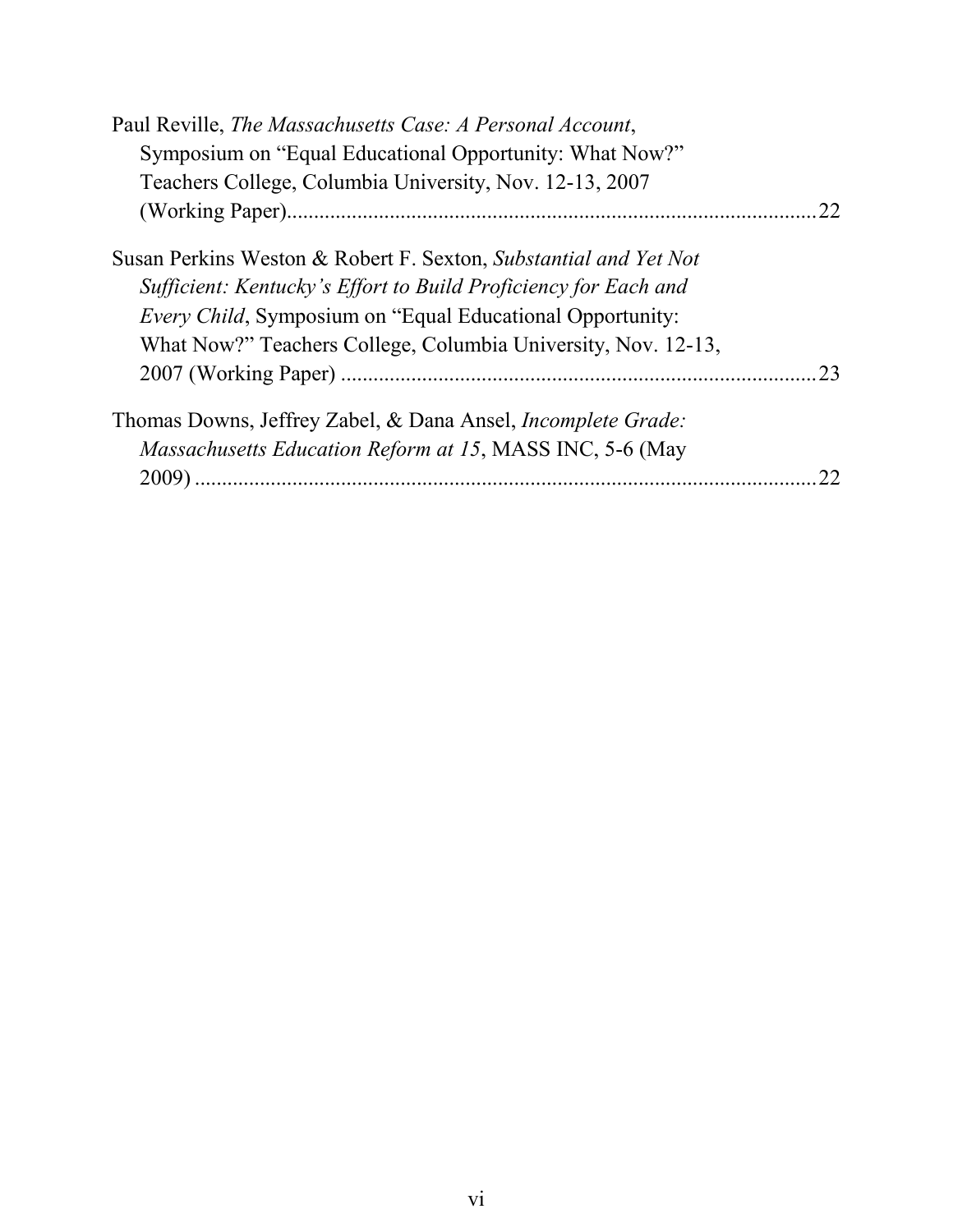#### **STATEMENTS OF INTERESTS OF** *AMICI CURIAE*

Public Citizens for Children and Youth ("PCCY") is a Pennsylvania nonprofit that advocates for federal, state, and local policies that improve the lives of children. To this end, PCCY has offered research, reports, and training on key issues related to public education. PCCY also seeks to foster public support for legislative and regulatory policies that improve the quality of education for Pennsylvania's schoolchildren.

Education Law Center ("ELC") is a non-profit organization established to advocate, on behalf of public school children, for access to fair and adequate educational opportunity under state and federal laws through policy initiatives, research, public education, and legal action. ELC represented the plaintiff school children in the landmark case *Abbott v. Burke*, 575 A.2d 359 (N.J. 1990), and continues to advocate on their behalf to ensure effective implementation of the *Abbott* remedies, which have "enabled children in Abbott districts to show measurable educational improvement." *Abbott v. Burke*, 971 A.2d 989, 995 (N.J. 2009) (internal citation omitted). In states across the nation, ELC advances children's opportunities to learn and assists advocates promoting better educational opportunities. ELC provides analyses and other support on relevant litigation, high quality preschool and other proven educational programs, resource gaps, education cost studies, and policies that help states and school districts gain the expertise needed to narrow and close achievement gaps. As part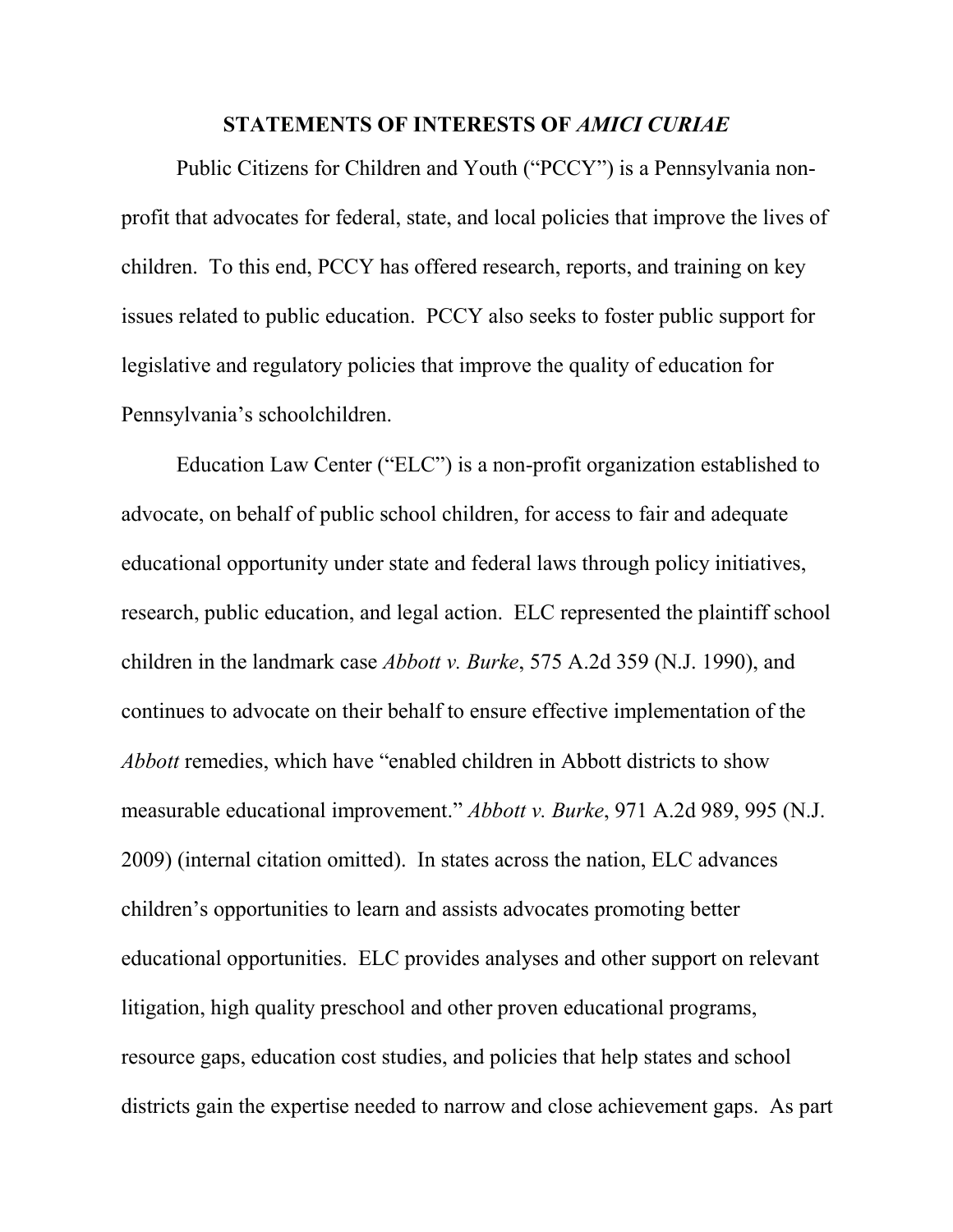of its work, ELC has participated as amicus curiae in state educational opportunity cases in California, Colorado, Connecticut, Indiana, Maryland, Oregon, South Carolina, and Texas.

The Pennsylvania Association of School Nurses and Practitioners ("PASNAP") is a non-profit organization that represents over 800 certified school nurses and school nurse practitioners. PASNAP aims to provide the structure and leadership necessary to promote unity among all certified school nurses, advance the professional practice of school health through continuing education, improve political awareness, and assure optimal student health. PASNAP is an endorsing organization for the Fair Funding Coalition.

Education Matters in the Cumberland Valley is a grassroots organization that was founded by parents and community members who support sensible public education in Pennsylvania. The organization seeks to promote the value of public education, inform the community about current issues in public education, raise awareness of legislation that affects Pennsylvania's public schools, and advocate for policies that would create a strong public-education system.

Yinzercation is a collective of parents, teachers, and community members in Southwest Pennsylvania who advocate for improved public education for all children. The organization hosts lectures, community meetings, film showings,

2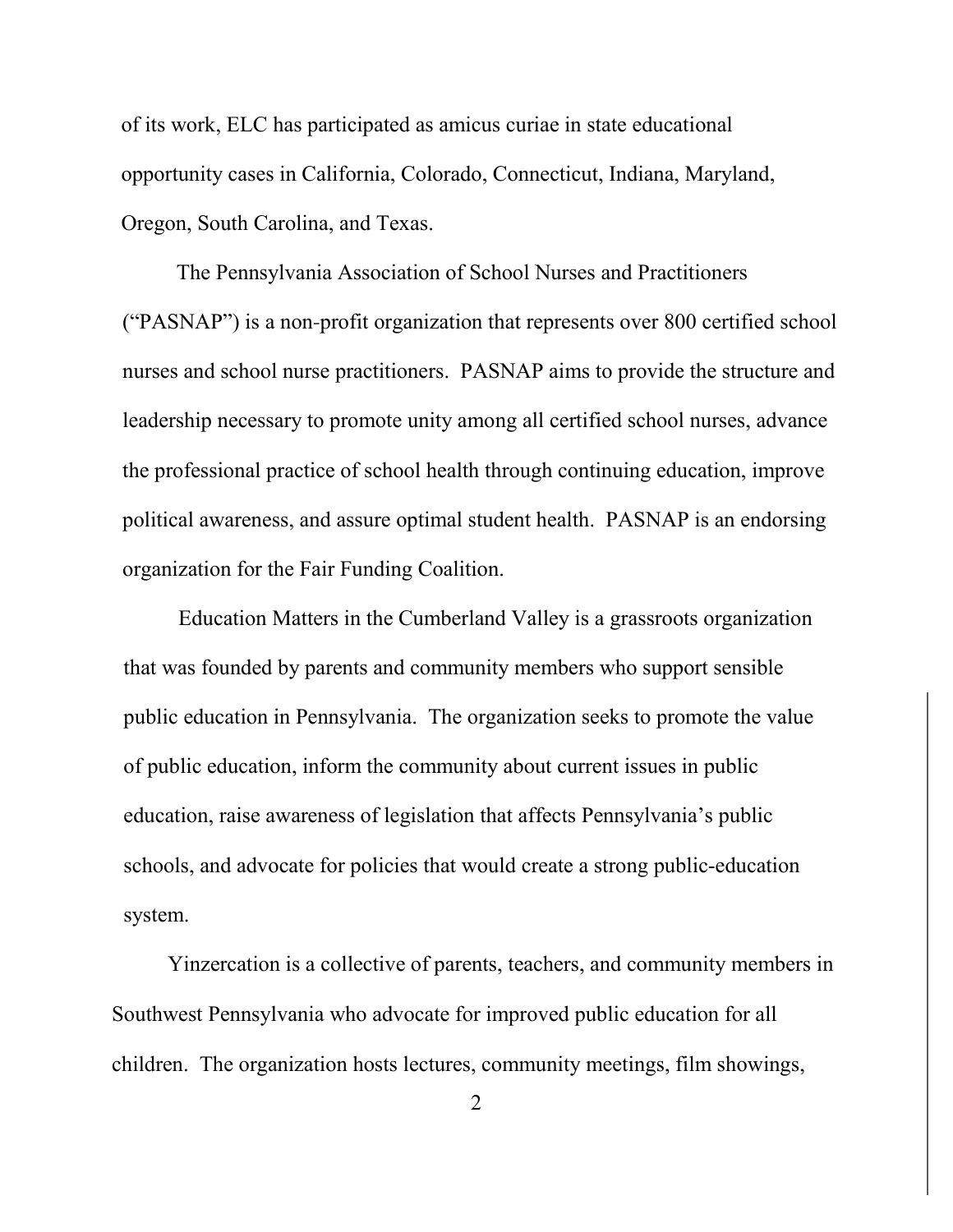political debates, and meetings with policymakers. All of its activities aim to improve Pennsylvania's public schools and to preserve the Commonwealth's commitment to public education as a civil right and a public good.

Education Voters of Pennsylvania ("EVP") is a non-profit organization that seeks to support and strengthen public education in Pennsylvania. EVP works with parents, community members, other organizations, and local officials to advocate for better education policies and for adequate school resources. EVP has more than 20,000 supporters in Pennsylvania.

Jewish Social Policy Action Network ("JSPAN") is a membership organization of American Jews dedicated to protecting the Constitutional liberties and civil rights of the vulnerable in society. JSPAN supports a comprehensive public education system that accounts for local poverty rates, students with disabilities, students who are homeless or in foster care, and other at-risk populations. JSPAN also supports a new funding system that helps schools meet statewide academic content standards, as well as accountability for schools that fail to meet those standards. JSPAN joins this brief to help ensure that students have the ability to vindicate their constitutional right to a sound public education.

Service Employees International Union Local 32 BJ ("SEIU Local 32 BJ") represents, for purposes of collective bargaining, over 20,000 employees in the state of Pennsylvania. Most of these employees work as custodians, janitors, food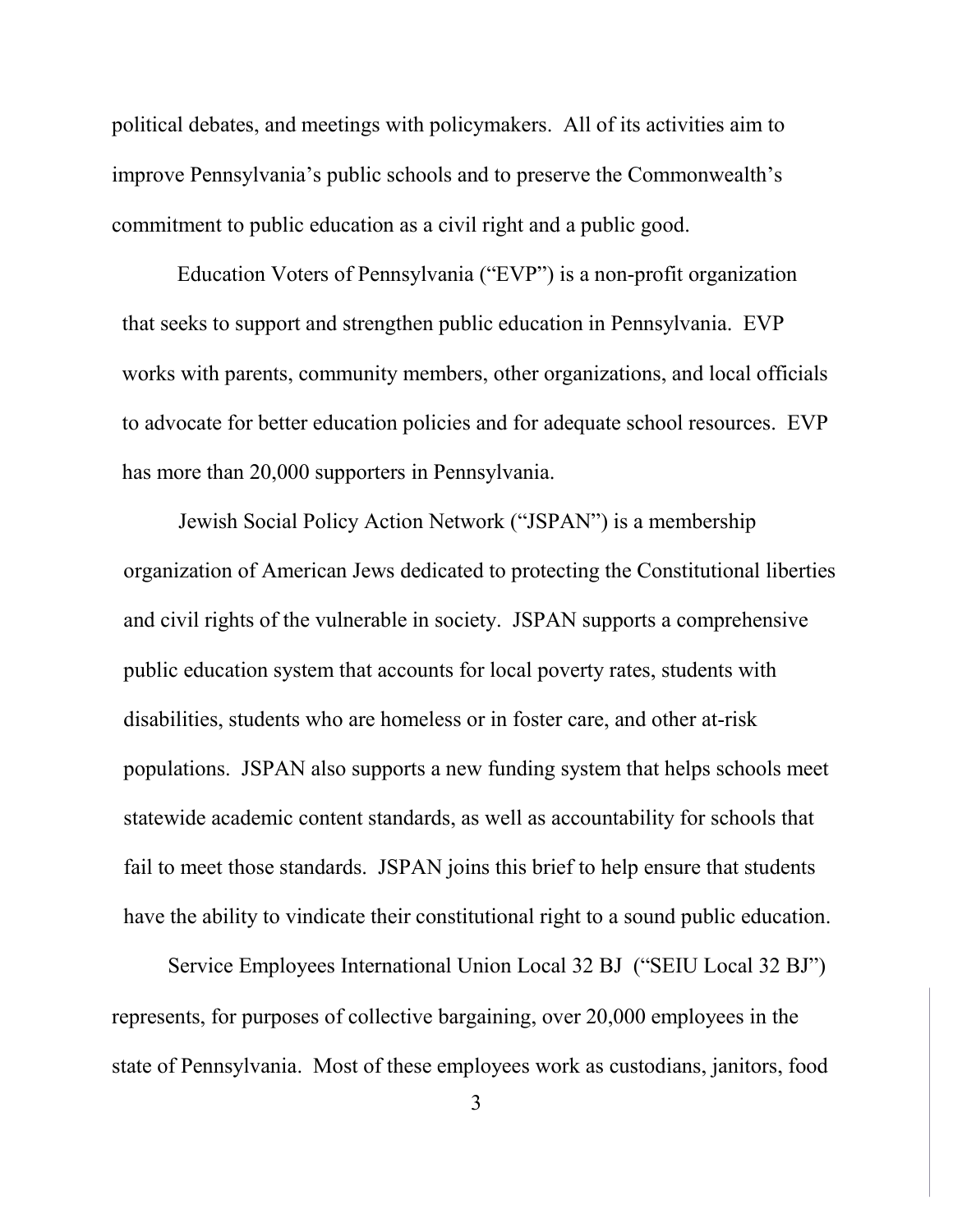service workers, and security guards for private companies, universities, and school districts.<sup>1</sup> Approximately 6,000 SEIU Local 32 BJ members are directly employed by school districts throughout Pennsylvania. The vast majority of children of SEIU Local 32 BJ members attend public schools throughout Pennsylvania. Many, if not most, attend schools in minority and low income communities throughout the state, in urban and rural school districts.

SEIU local 32 BJ members and their children, because of cuts to education programs and inequitable funding, especially in poorer school districts, are adversely impacted to the manner and degree described in the underlying lawsuit. SEIU Local 32 BJ is dedicated to ensuring that all students in Pennsylvania have an equal opportunity to obtain high quality education. To that end, SEIU Local 32 BJ has made it a priority to advocate for adequate and equitable educational funding of public schools. In particular, SEIU Local 32 BJ has lobbied for adequate funding in the state legislature and organized demonstrations protesting state cuts in education funding.

l

<sup>&</sup>lt;sup>1</sup> SEIU Local32 BJ itself represents over 140,000 workers. The international union with which it is affiliated represents over 2 million people nationally.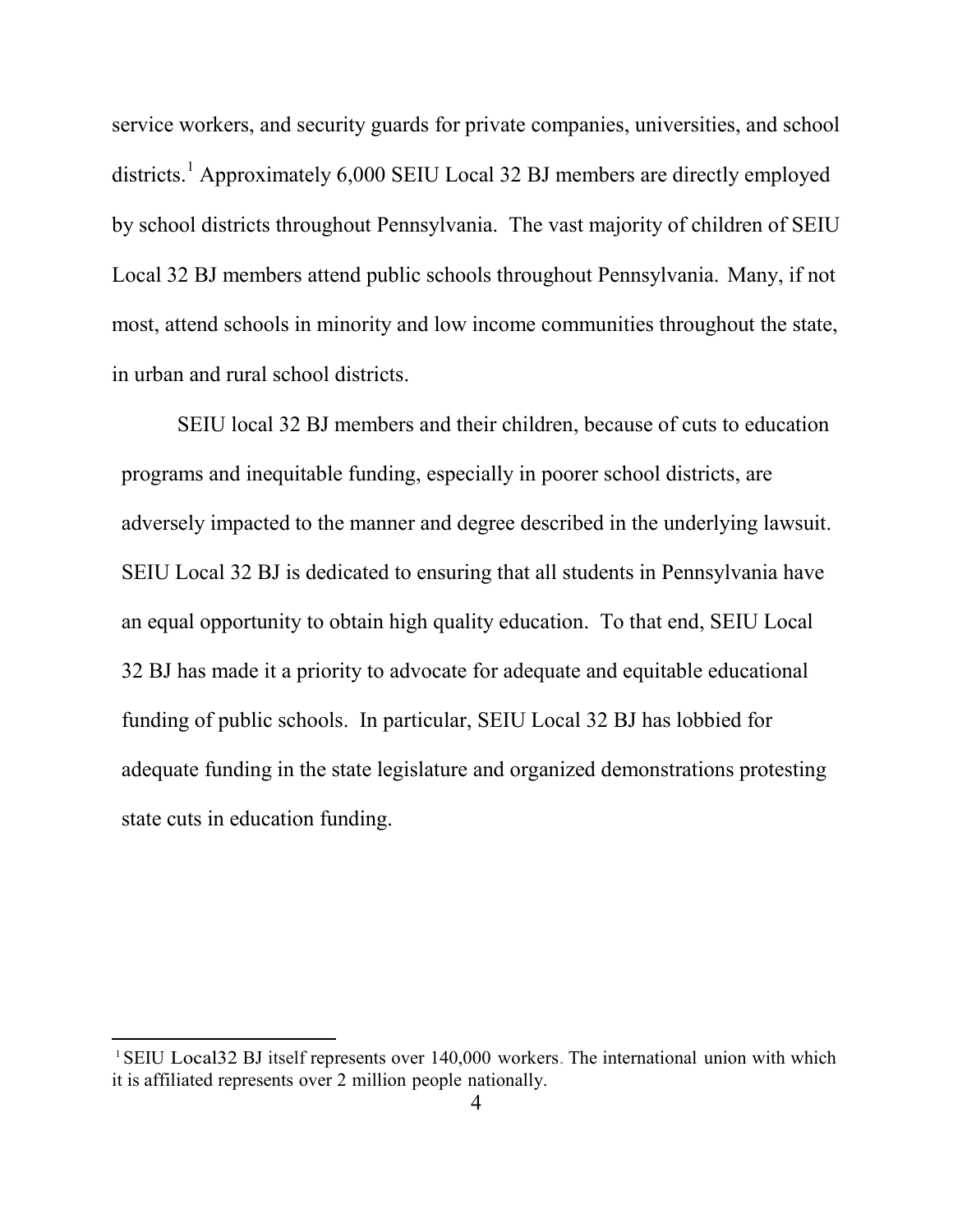#### **PRELIMINARY STATEMENT**

*Amici curiae* Public Citizens for Children and Youth, Education Law Center, Pennsylvania Association of School Nurses and Practitioners, Education Matters in the Cumberland Valley, Yinzercation, Education Voters, Jewish Social Policy Action Network, and Service Employees International Union Local 32 BJ respectfully submit this brief to address the central issues raised in this appeal.

First, the Pennsylvania General Assembly ("General Assembly") has enacted clear, substantive education standards to determine whether the State has fulfilled its constitutional duty to provide a "thorough and efficient" public education to the Commonwealth's school children. In light of these standards, both of the Petitioners' challenges—under the Pennsylvania Constitution's Education Clause and the Equal Protection Clause—are justiciable in accordance with Pennsylvania precedent. Other state courts have similarly ruled that challenges to unconstitutional education are justiciable when such legislative standards have been enacted.

Second, a growing body of research shows a direct correlation between adequate education funding and improved student performance. These studies support the conclusion—one that the General Assembly itself has arrived at—that schools with adequate funding and essential resources can offer all students the opportunity to achieve the State's legislatively enacted education standards.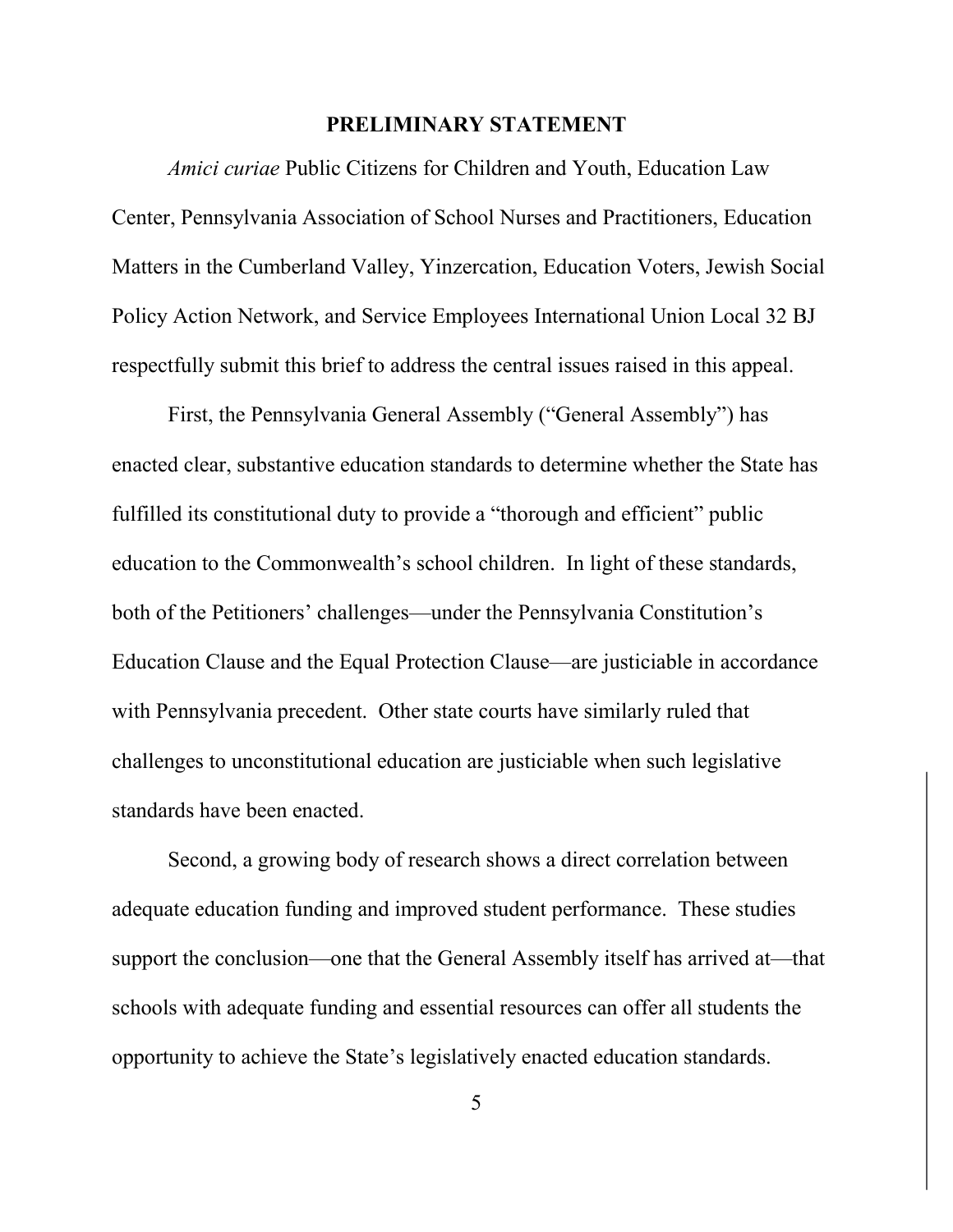#### **ARGUMENT**

## **I. THE PETITIONERS' CLAIMS ARE JUSTICIABLE**

The General Assembly has enacted clear, substantive education standards that the judiciary can use to assess whether the state has fulfilled its constitutional duty to provide a "thorough and efficient" education to the Commonwealth's public school children. As explained below, Petitioners' challenges to the State's glaring failure to provide the funding necessary to deliver the State's substantive education standards, in violation of both the Education Clause and Equal Protection Clause of the Pennsylvania Constitution, are justiciable under this Court's precedent. Other state courts, faced with similar constitutional challenges, have similarly concluded that such challenges should be adjudicated.

## **A. The General Assembly Has Enacted Substantive Education Standards for Determining Whether the Commonwealth Has Fulfilled its Constitutional Duties Under the Education Clause**

Over the past sixteen years, the General Assembly has adopted detailed, content-based academic and performance requirements for all Pennsylvania public schools and students. These substantive education standards enable the Court to evaluate and rule on whether the Commonwealth has failed to fulfill its constitutional mandate, as alleged in Petitioner's complaint. Article III, § 14 of the Pennsylvania Constitution—the Education Clause—requires the General Assembly to "provide for the maintenance and support of a thorough and efficient system of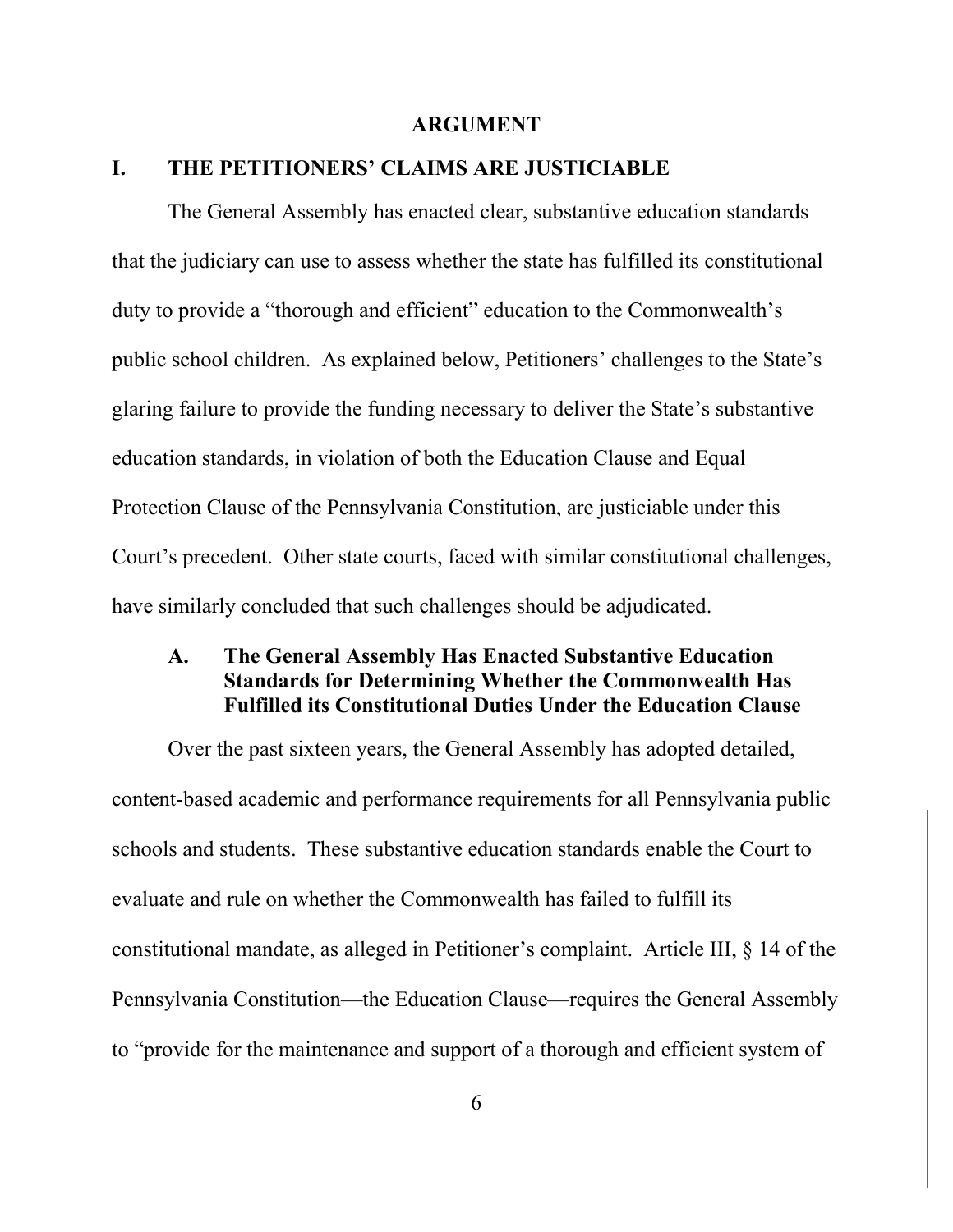public education" in Pennsylvania. *See* PA. CONST. art. III, § 14. As this Court has made clear, the Education Clause gives the General Assembly broad authority over the day-to-day operation of the Commonwealth's public schools. *See Teachers' Tenure Act Cases,* 197 A. 344, 352 (Pa. 1938). This power extends to everything from "contracts bearing upon education" to "school policy" and the "scope of educational activity"—in short, any area "directly related to the maintenance of a 'thorough and efficient system of public schools.'" *Id.*

In furtherance of its obligation under the Education Clause, the General Assembly has prescribed—for the first time—substantive education standards for implementation in all of Pennsylvania's public schools. In 1999, the General Assembly passed a comprehensive set of statewide academic content standards, aiming "to facilitate the improvement of student achievement and to provide parents and communities a measure by which school performance can be determined." 22 PA. CODE § 4.2. Since then, under the direction and authority of the General Assembly, the Pennsylvania State Board of Education has promulgated statewide academic standards for every major content area, requiring local districts and schools to conform their curriculum to the State standards. These curriculum standards cover instruction from kindergarten through twelfth grade. Thus, the General Assembly, by adopting and prescribing content-based standards, has expressly defined what public-school students in Pennsylvania should learn at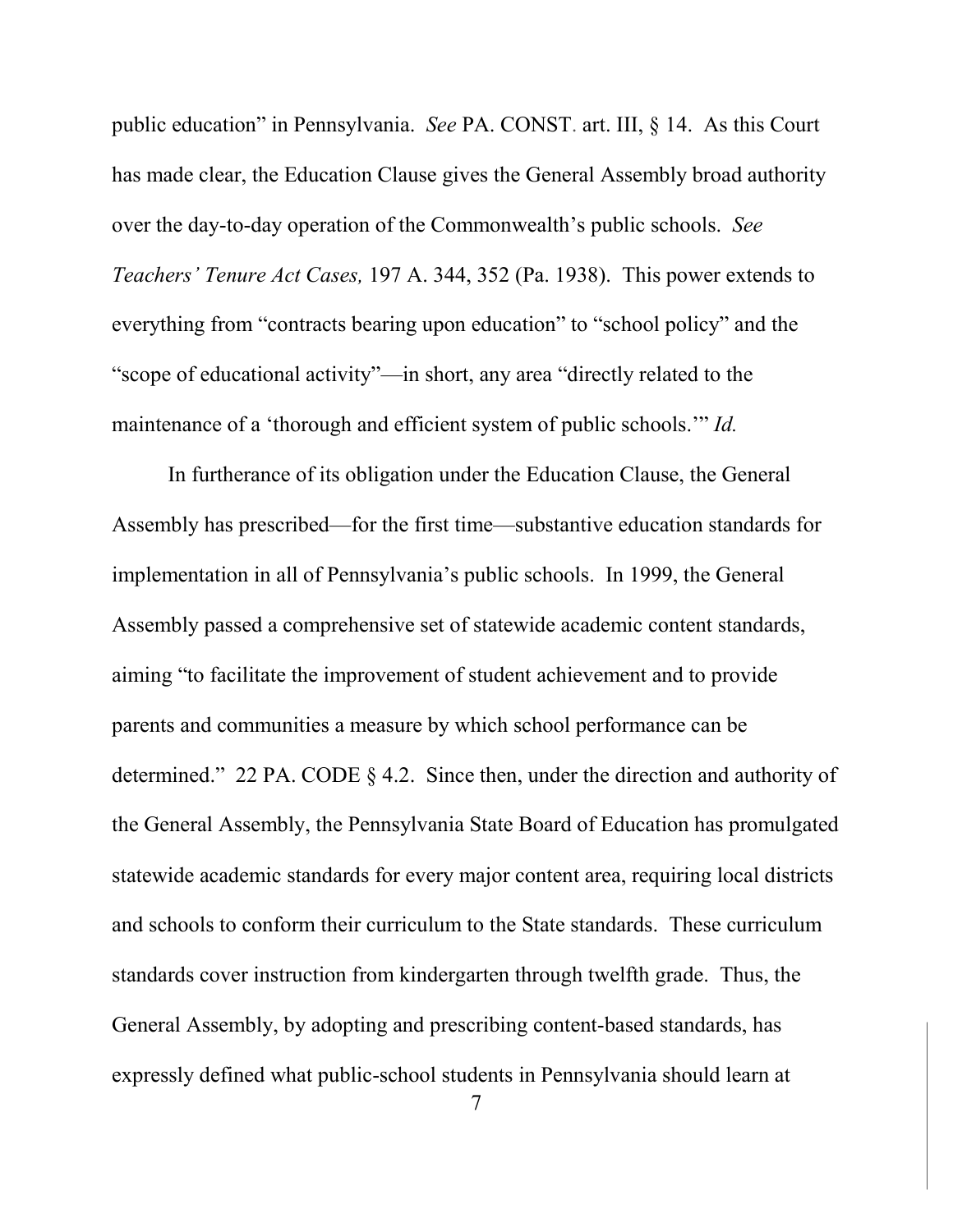every level of their schooling.

The State's content-based standards provide a precise and detailed roadmap of the required educational program. Chapter Four of the Pennsylvania Code—also enacted in 1999—prescribes "[w]hat a student should know and be able to do." 22 PA. CODE §§ 4.2, 4.3. The Code sets out achievement benchmarks for each grade level, specifying the skills and knowledge that students must show to be proficient in every area of the curriculum. Other State regulations, authorized by the General Assembly, impose strict requirements on school resources, personnel, and instruction. *See, e.g.,* 22 PA. CODE §§ 4.21(e), 4.21(f), 4.22(c), 4.23(d). These requirements are designed to ensure that the State's public school students meet the legislature's academic content standards. *Id.*

The State has also established comprehensive assessments to measure student achievement of the content-based standards and to hold local districts and schools accountable for student performance. The State has made clear that regular testing is the touchstone "[against] which school performance can be determined" in the Pennsylvania education system. *See* 22 PA. CODE §§ 4.2; 4.51(a)(2), (3). The State Code, for example, requires each school district to design a local assessment system to "[d]etermine the degree to which students are achieving [state] academic standards"; districts in which students are not reaching the standards must then use these assessments to "improve curriculum" and "provide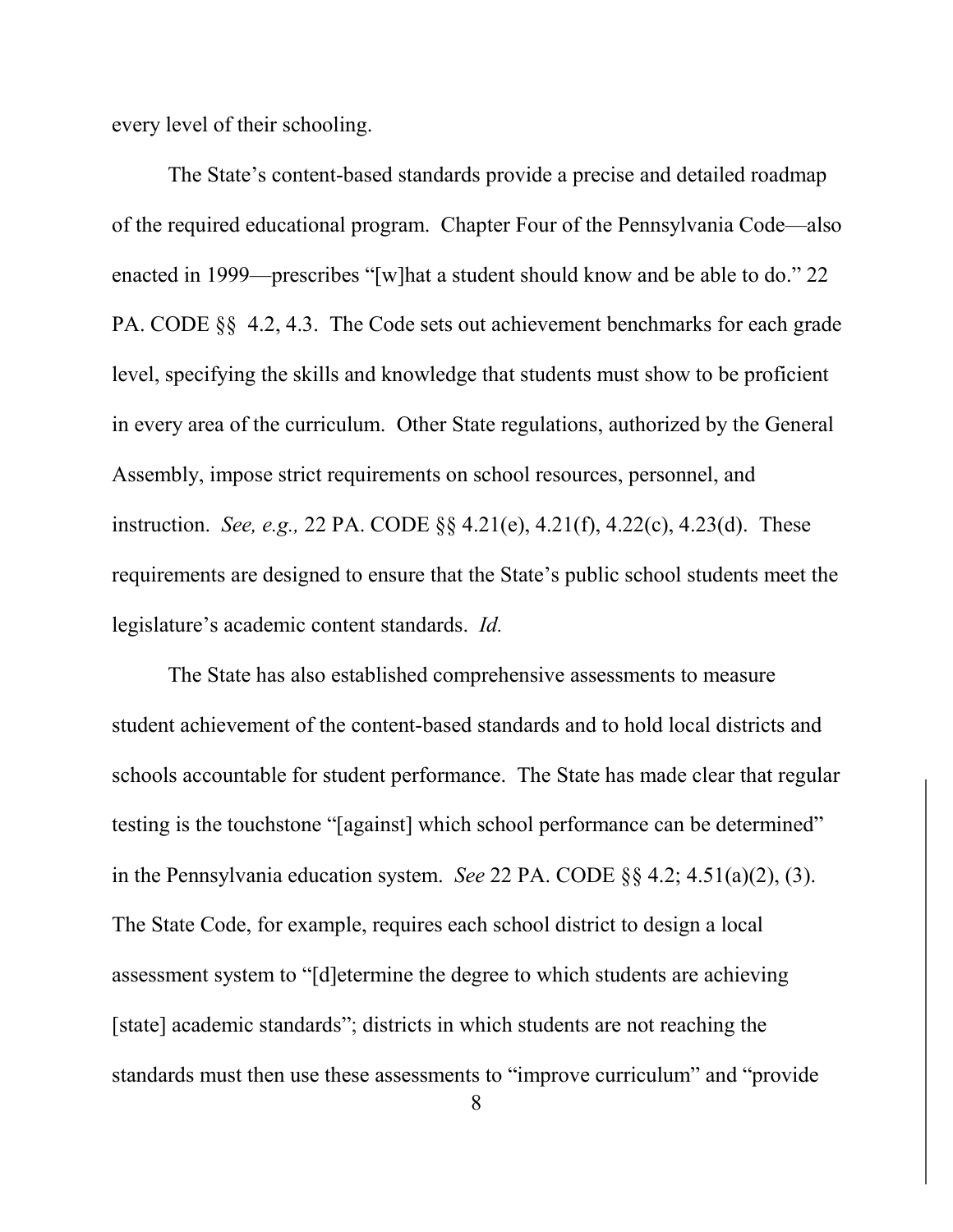assistance to students not attaining [state] academic standards." 22 PA. CODE §§ 4.52(a)(1)-(2). The State has also established the PSSA Exams, a comprehensive statewide assessment system to "[d]etermine the degree to which school programs enable students to attain proficiency of [state] academic standards" and to "[p]rovide information to ... the General Assembly ... on how effective schools are in promoting and demonstrating student proficiency of [state] academic standards." 22 PA. CODE §§ 4.51(a)(2), (3).

Graduating students must also pass the Keystone Exams, a set of annual statewide tests that cover every major academic content area. Crucially, the State has recently linked student performance on all three assessments—PSSA Exams, local assessments, and the Keystone Exams—to performance evaluations for teachers, principals, and administrators. *See* PUBLIC ACT 2012-82 (2011 Pa. H.B. 1901), 24 P.S. § 11-1123. Taken together, these tests are designed to provide ascertainable benchmarks to assess, against the State's substantive academic standards, whether the Commonwealth's public school students are receiving a thorough and efficient education as required under the Education Clause.

These legislatively prescribed content, performance, and accountability standards not only provide the General Assembly with clear benchmarks to assess whether the system is thorough and efficient. They also give the *judiciary* concrete, practical criteria for evaluating the Petitioners' claim in this case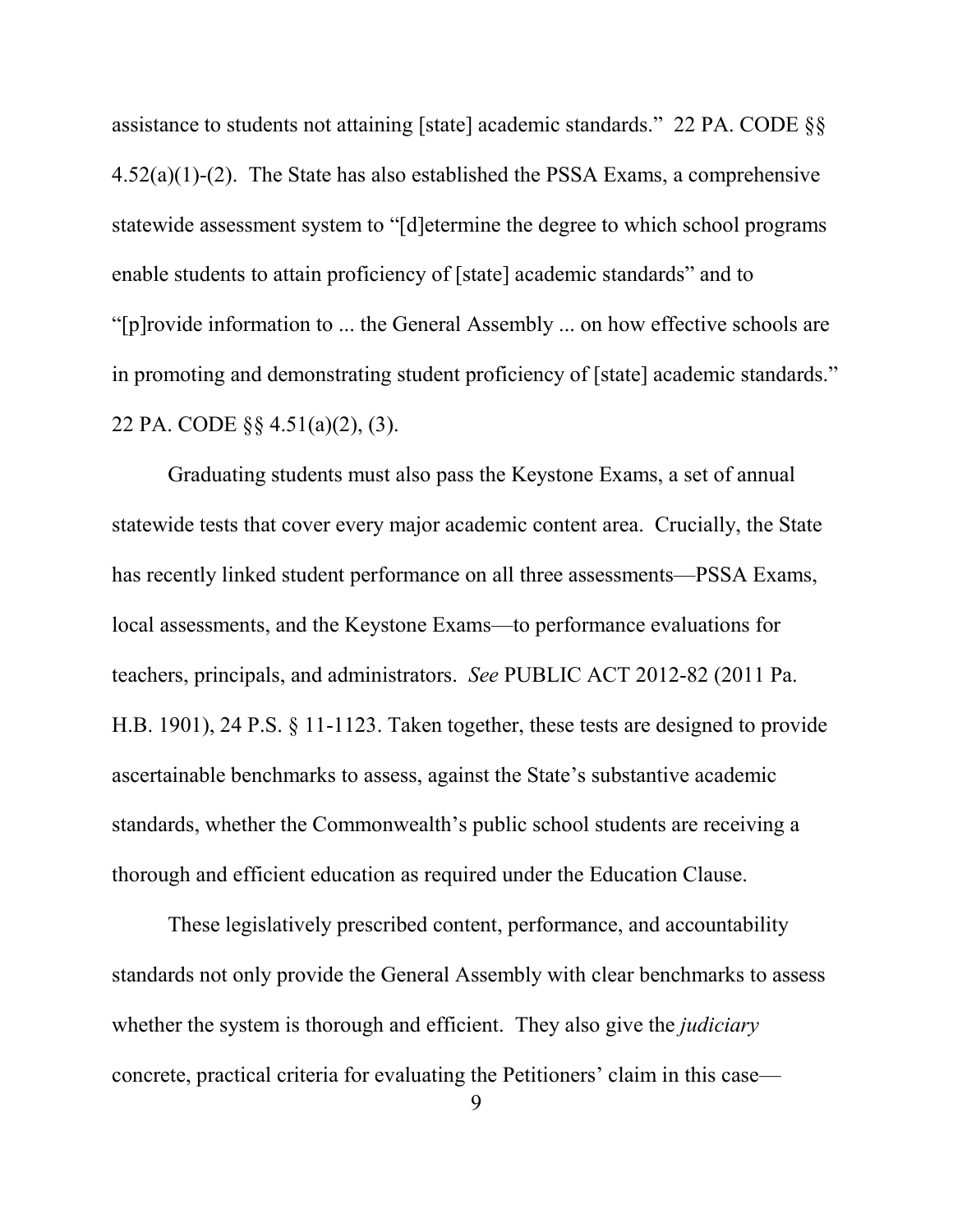whether the General Assembly is providing Pennsylvania's schools sufficient funding and resources to give all school children the opportunity to achieve the academic standards mandated by the State. There can be no doubt that, with the adoption and implementation of academic content and performance standards since 1999, the General Assembly has established actual standards by which this judiciary can evaluate Petitioner's claims under the Education Clause. These standards were purposely designed to define the content and measure the performance of the State's public schools, enacted to fulfill the Education Clause's "positive mandate" that the General Assembly maintain and support a thorough and efficient public- education system. *See* PA. HOUSE LEG. J., Jan. 5, 1999 (remarks of Democratic Floor Leader H. William DeWeese) (explaining that Chapter Four's content-based standards aid the legislature in meeting "our constitutional mandate").

Thus, the State's content and performance standards, established by the General Assembly in furtherance of their constitutional obligation, serve as the substantive baseline for the "thorough and efficient" system of public education required by the Pennsylvania Constitution. The State's comprehensive academic requirements, along with its robust assessment methods, provide the courts with manageable standards to adjudicate Petitioner's Education Clause claims.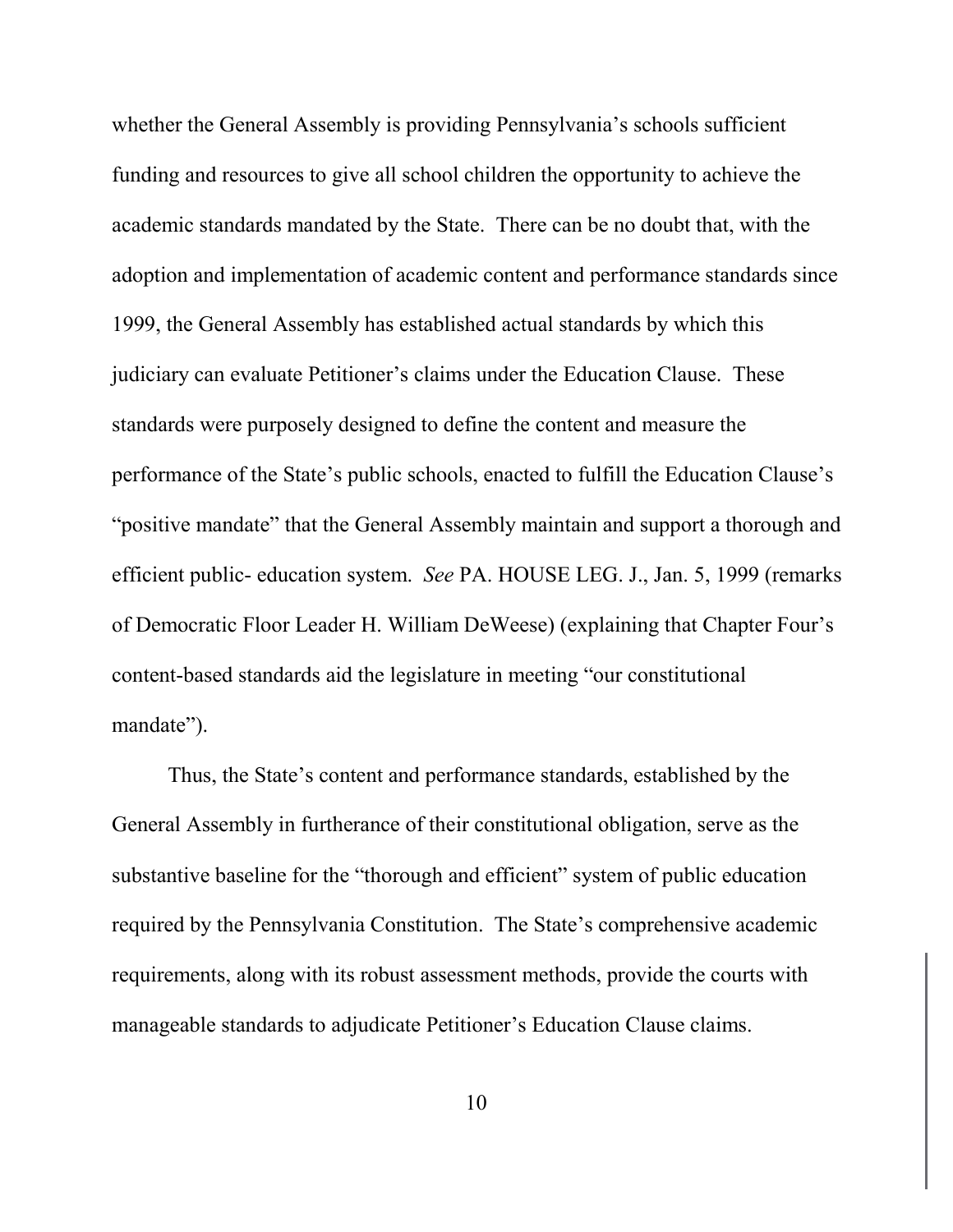## **B. State Courts Have Relied on Substantive Standards to Adjudicate Claims of Unconstitutional Education**

Other appellate courts throughout the country have held that claims of educational deprivation under their state constitutions are justiciable by relying on substantive content and performance standards similar to those adopted by the General Assembly in Pennsylvania.

These decisions by fellow state supreme courts confirm that a court can use "standards enunciated by the legislature" to meet the court's duty to "interpret[] the Constitution and of safeguard[] the basic right[]" of sound public education. *Unified Sch. Dist. No. 229* v. *State,* 885 P.2d 1170, 1174, 1186 (Kan. 1994); *see also Abbott* v. *Burke,* 693 A.2d. 417, 427 (N.J. 1997) (recognizing the "substantial efforts of the coordinate branches" to establish an education system "founded on standards that define the substantive meaning of education" and "provide for measures of educational performance and achievement").

Many courts across the country have relied on legislatively prescribed education standards to adjudicate claims brought under state education clauses. For example, the Idaho Supreme Court has held that its "duty to define the meaning" of the state education clause had "been made simpler for this Court because ... the government has already promulgated educational standards pursuant to the legislature's directive." *Idaho Schs. for Equal Educ. Opportunity*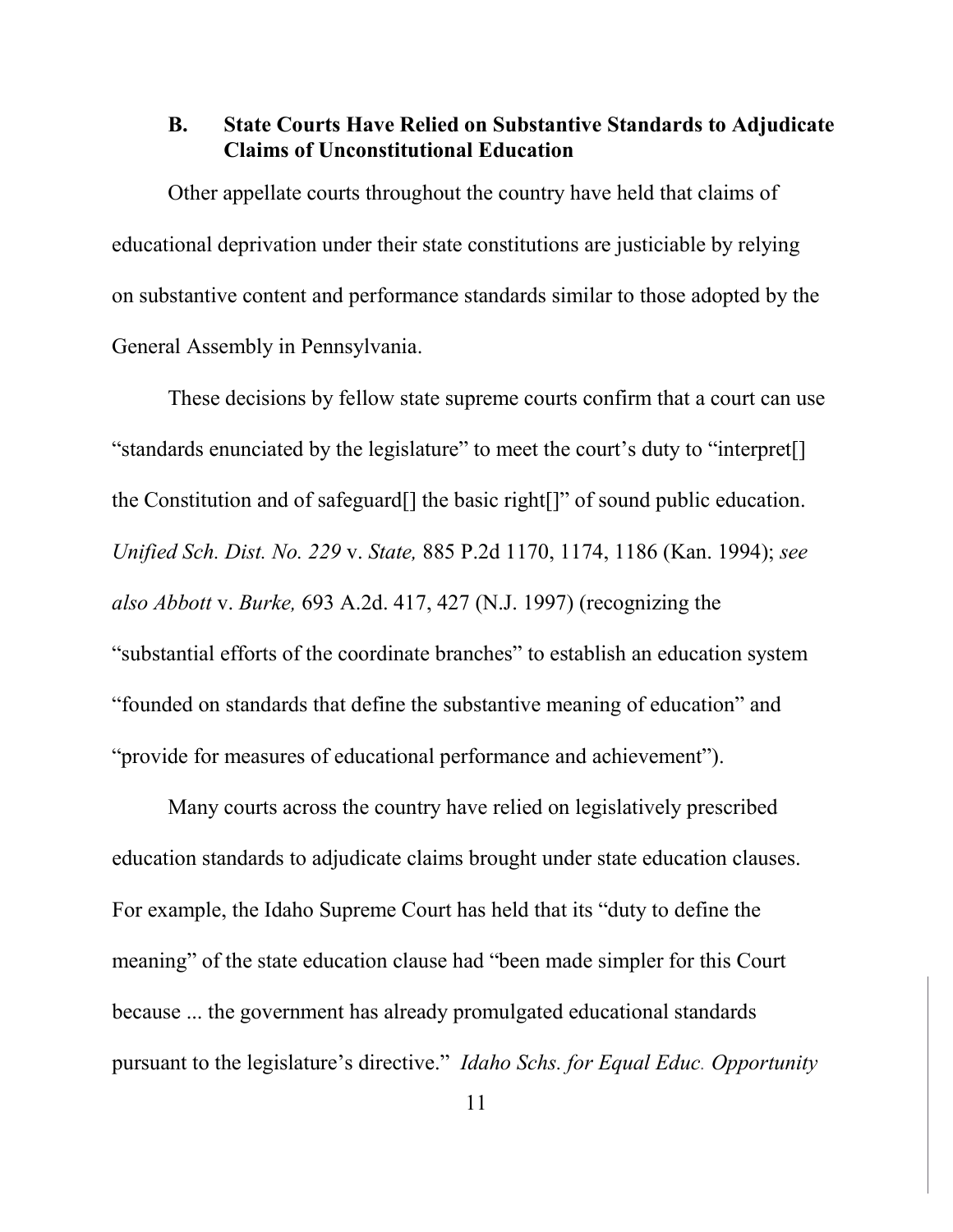v. *State,* 976 P.2d 913, 919 (Idaho 1998).

The Supreme Court of North Carolina similarly invoked the "[e]ducational goals and standards adopted by the legislature" in determining whether the state satisfied its constitutional obligation. *Leandro v. State,* 488 S.E.2d 249, 259 (N.C. 1997). Likewise, the Colorado Supreme Court "rel[ied] on the legislature's own pronouncements concerning the meaning of [the] 'thorough and uniform' system of education" guaranteed by the state constitution. *Lobato v. People,* 218 P.3d 358, 374-75 (Colo. 2009). And the Maryland Court of Appeals ruled that the Legislature's "comprehensive statewide qualitative standards" were reasonable guidelines for courts to use in determining whether the state has "provid[ed] a thorough and efficient public school education" in compliance with the state constitution. *Hornbeck v. Somerset Cnty. Bd. of Educ.,* 458 A.2d 758, 780 (Md. 1983).

This approach has also been adopted by the highest courts in Kansas, *Montoy v. State,* 120 P.3d 306, 309 (Kan. 2005), New Jersey, *Abbott v. Burke,*  693 A.2d at 427, and West Virginia, *Pauley v. Kelly,* 255 S.E.2d 859, 878 (W.Va.1979) (giving "great weight" to "legislatively established standards" when interpreting the state's education clause). These and other courts have held that content-based standards give substantive meaning to the broader guarantees in the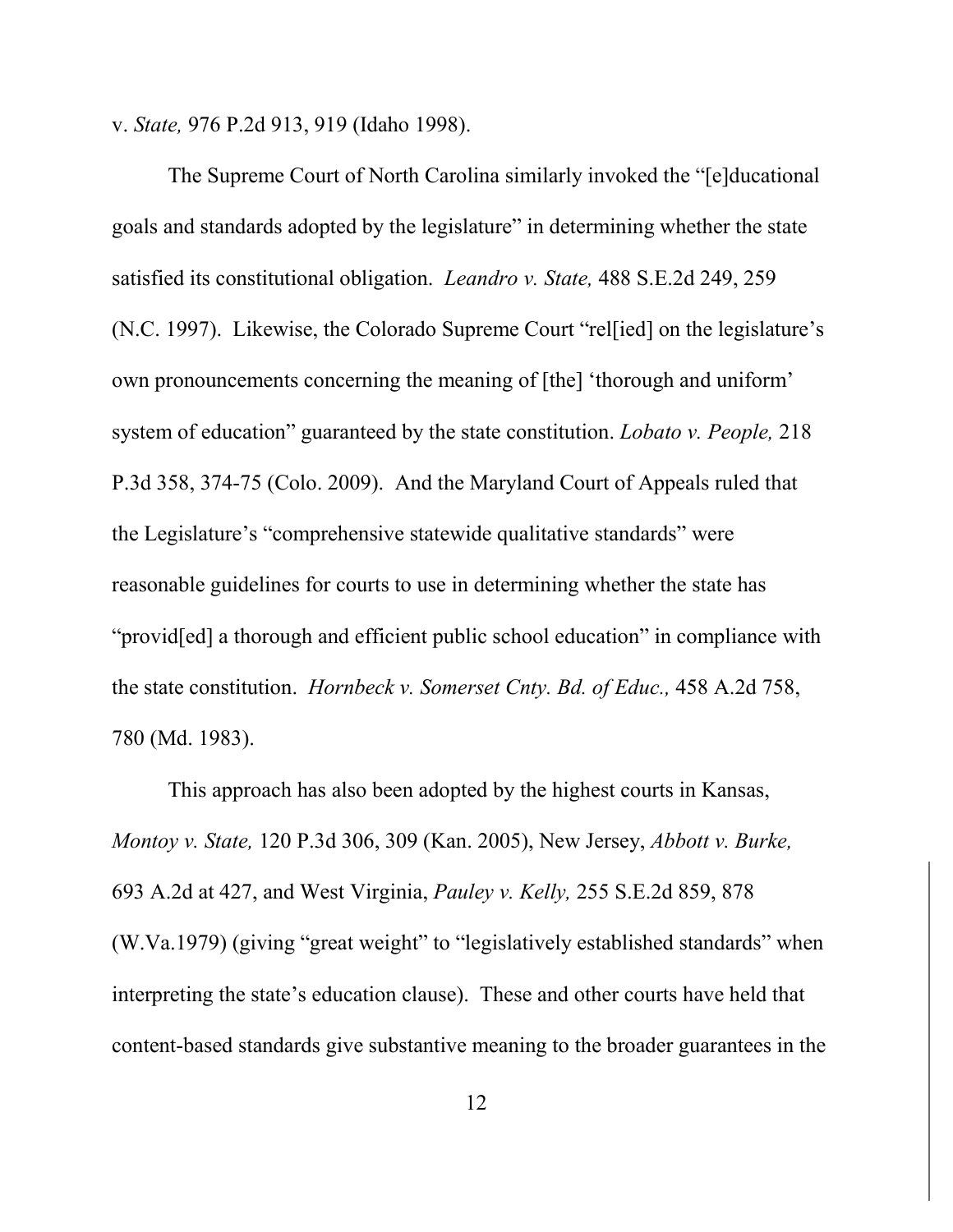constitutional text. The Washington Supreme Court, for example, noted that standards can offer "substantive content to … the broad educational concepts" contained in the constitution's provisions. *McCleary v. State,* 269 P.3d 227, 247 (Wash. 2012). And the Wyoming Supreme Court has ruled that the legislature's broad "constitutional duty" over public education involved "defin[ing] and specify[ing] what that [duty] is." *Campbell Cnty. Sch. Dist. v. State,* 907 P.2d 1238, 1279 (Wyo. 1995); *see also Abbott v. Burke,* 693 A.2d at 428 (holding that the standards are "a reasonable legislative definition of a constitutional thorough and efficient education").

Courts have also noted that this approach preserves the legislature's primary constitutional authority to maintain and support a state's public education system, while ensuring that the judiciary serves its traditional role as well. The judiciary accords proper respect to a state's legislature by deferring to a legislature's own definition of an adequate education in ruling that legislatively prescribed standards engraft enforceable standards onto constitutional mandates. *See, e.g., Idaho Schs. for Equal Educ. Opportunity,* 976 P.2d at 919. The Wisconsin Supreme Court, for instance, interpreted the education clause in Wisconsin's Constitution by "grounding [its interpretation] in statutes" and "defer[ring] here to the legislature's wisdom" in choosing the constitutional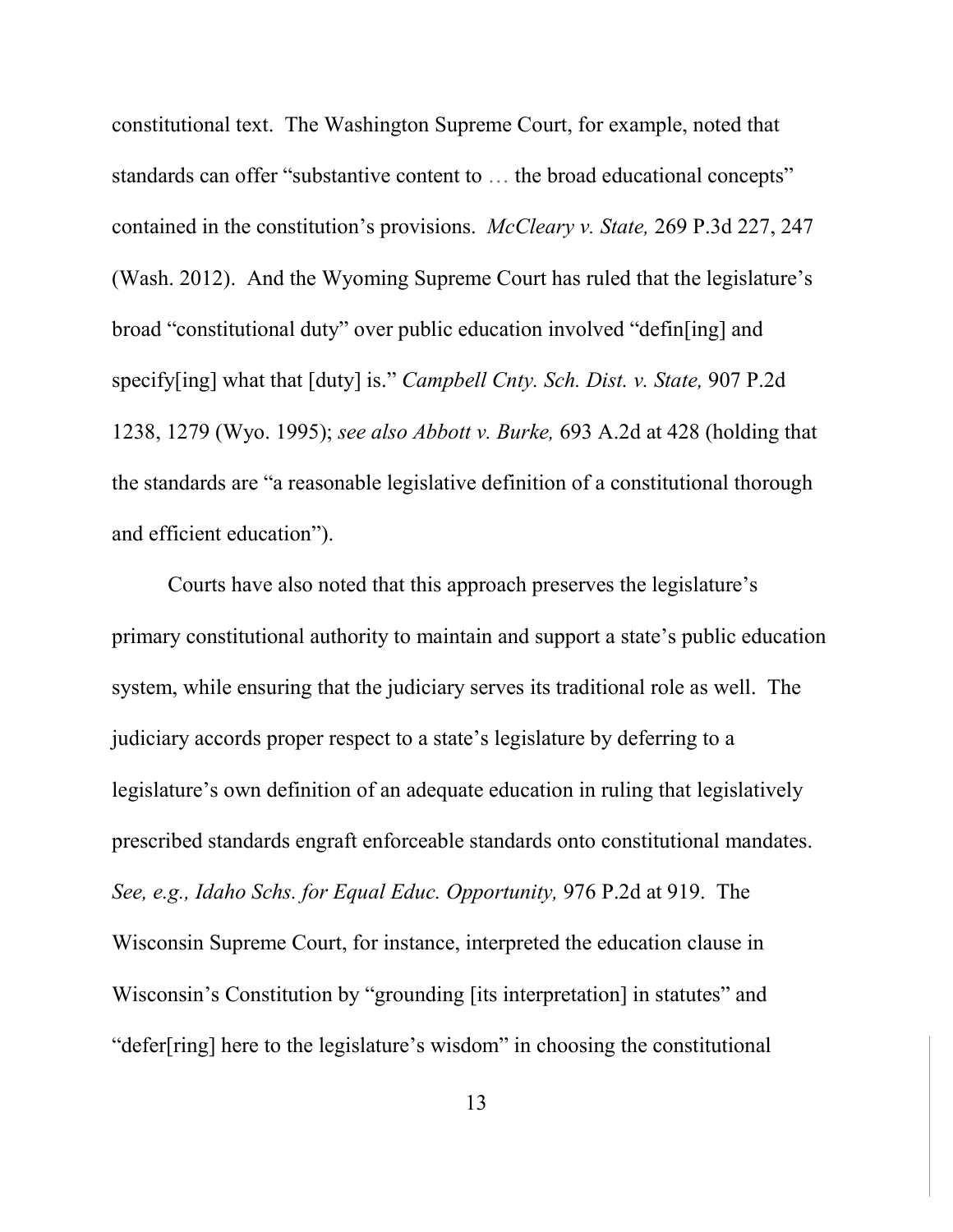requirements of a sound education. *Vincent v. Voight,* 614 N.W.2d 388, 407 (Wisc. 2000). Judicial deference to legislatively prescribed education standards, therefore, reflects that "the people have reposed in [the legislature] ... [the] authority and responsibility for the school system." *Pauley,* 255 S.E.2d at 878.

This is precisely what Petitioners ask the Court to do in this case and what, *amici curiae* respectfully submit, the Court should allow for here: the judiciary should defer to, but enforce, the legislatively-prescribed standards that give meaning to the Education Clause, as many other state appellate courts have ruled in the face of similar legislatively- prescribed standards.

## **C. Other States Have Long Held That Public-Education Challenges Are Justiciable**

Dozens of other state high courts have also reaffirmed their judiciary's role in vindicating constitutional education guarantees to children. These decisions all conclude that courts are well-suited to determine whether a public education system meets constitutional standards. $2$  The Kentucky Supreme Court put it aptly:

 <sup>2</sup> Decisions have come from Arkansas, *Lake View Sch. Dist. No. <sup>25</sup> v. Huckabee,* <sup>91</sup> S.W.3d 472 (Ark. 2002); Colorado, *Lobato v. People,* 218 P.3d 358 (Colo. 2009); Connecticut, *Conn. Coal. for Justice in Educ. Funding, Inc. v. Rell,* 990 A.2d 206 (Conn. 2010); Idaho, *Idaho Schs. for Equal Educ. Opportunity v. State,* 976 P.2d 913 (Idaho 1998); Kansas, *Gannon v. State,* 319 P.3d 1196 (Kan. 2014); Kentucky, *Rose v. Council for Better Educ., Inc.,* 790 S.W.2d 186 (Ky. 1989); Maryland, *Hornbeck v. Somerset Cnty. Bd. of Educ.,* 458 A.2d 758 (Md. 1983); Massachusetts, *McDuffy v. Sec'y of the Exec. Office of Educ.,* 615 N.E.2d 516 (Mass. 1993); Montana, *Columbia Falls Elementary Sch. Dist. No. 6 v. State,* 109 P.3d 257 (Mont. 2005); New Hampshire, *Claremont Sch. Dist. v. Governor,* 703 A.2d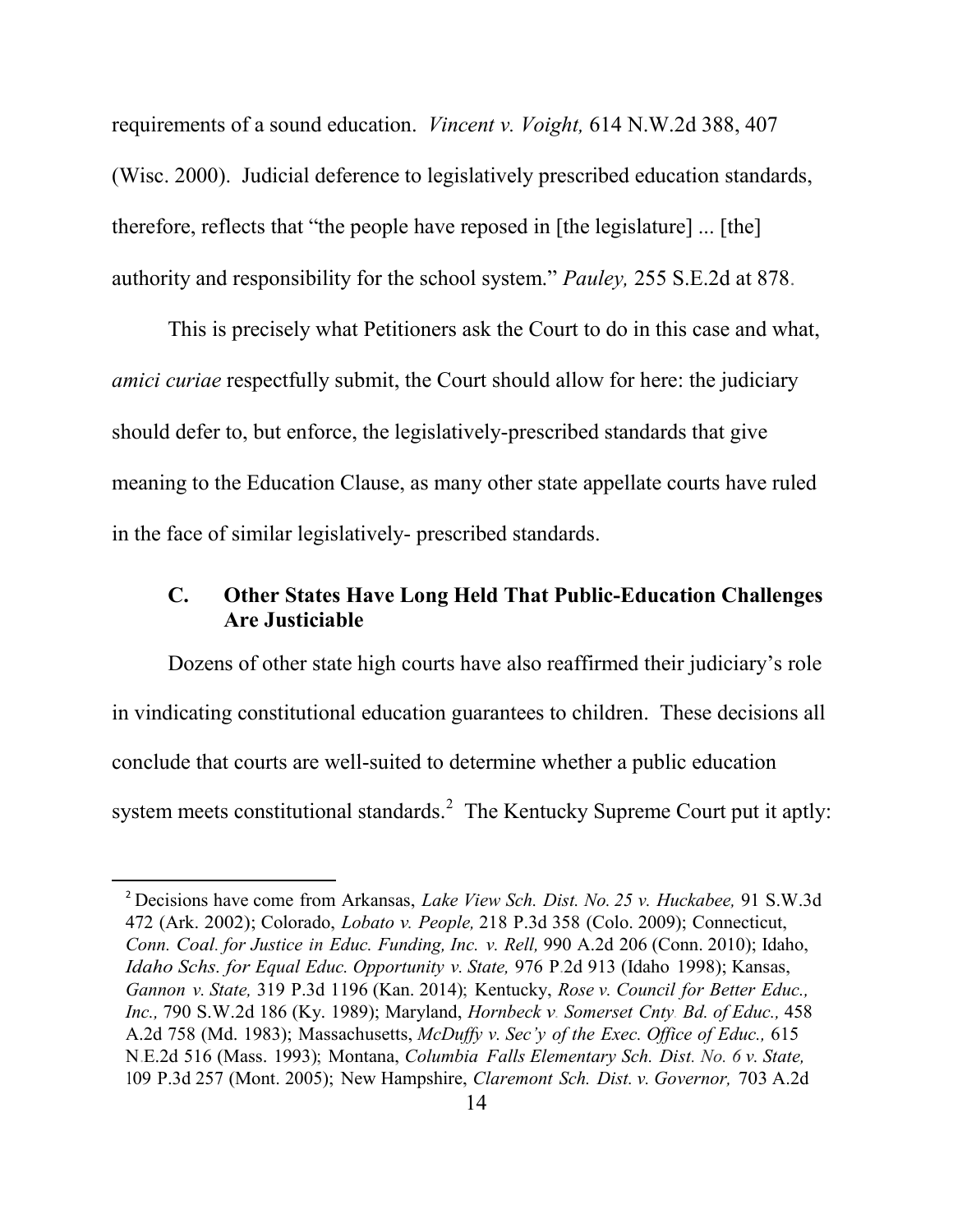"Courts may, should, and have involved themselves in defining the standards of a constitutionally mandated educational system." *Rose v. Council for Better Educ., Inc.,* 790 S.W.2d 186, 210 (Ky. 1989).

These decisions, like those described in Part I.B above, make it clear that courts have the "final obligation to guard, enforce, and protect" their states' constitutional education requirements. *Columbia Falls Elementary Sch. Dist. No. 6 v. State,* 109 P.3d 257, 261 (Mont. 2005). To find otherwise, they conclude, "would be a complete abrogation of our judicial responsibility" and would do a "severe disservice to the people." *Lake View Sch. Dist. No. 25 v. Huckabee,* 91 S.W.3d 472, 484 (Ark. 2002). As the New York Court of Appeals held, this judicial responsibility is the only way to ensure that "the Legislature ... fulfill[s] [its] constitutional mandate" to provide a sound education. *Hussein v. State,* 973 N.E.2d 752, 754 (N.Y. 2012).

Moreover, these decisions have found that challenges asserting a deprivation of education to a state's schoolchildren are justiciable even when a

 $\overline{\phantom{a}}$ 

<sup>1353</sup> (N.H. 1997) (Claremont II); New Jersey, *Abbott v. Burke,* 20 A.3d 1018 (N.J. 2011); New York, *Hussein v. State,* <sup>973</sup> N.E.2d 752, (N.Y. 2012); North Carolina, *Leandro v. State,* 488 S.E.2d 249 (N.C. 1997); Ohio, *DeRolph v. State,* 677 N.E.2d 733 (Ohio 1997); Tennessee, *Tenn. Small Sch. Sys. v. McWherter,* 851 S.W.2d 139 (Tenn. 1993); Texas, *Neeley v. W. Orange-Cove Consol. lndep. Sch. Dist.,* 176 S.W.3d 746 (Tex. 2005); Vermont, *Brigham v. State,* 889 A.2d 715 (Vt. 2005); Washington, *McCleary v. State,* 269 P.3d 227 (Wash. 2012); West Virginia, *Pauley v. Kelly,* 255 S.E.2d 859 (W.Va. 1979); Wisconsin, *Vincent v. Voight,* 614 N.W.2d 388 (Wisc. 2000); and Wyoming, *Campbell Cnty. Sch. Dist. v. State,* 907 P.2d 1238 (Wyo. 1995) *(Campbell Cnty.*).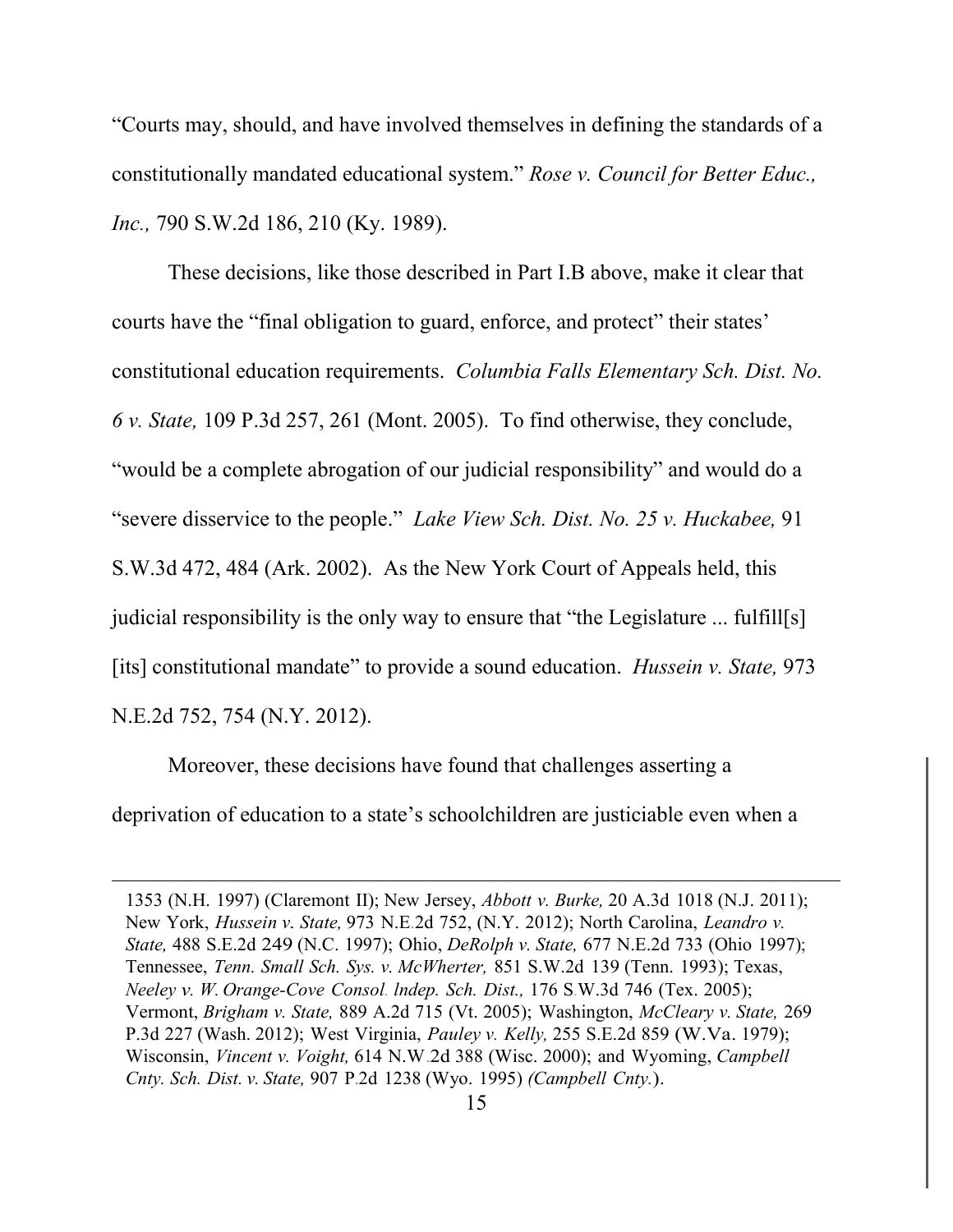constitution's text gives "a directive to the Legislature." *Columbia Falls* 

*Elementary Sch. Dist. No. 6,* 109 P.3d at 260. Once "the [l]egislature has acted ... [to] execute<sup>[]"</sup> an education clause, "courts can determine whether that enactment fulfills the Legislature's constitutional responsibility." *Id.* (quoting *City of Boerne v. Flores,* 521 U.S. 507 (1997)). When the "question becomes whether the legislature has actually performed its duty [under the education clause], ... [it] is left to the courts to answer." *Gannon v. State,* 319 P.3d 1196, 1226 (Kan. 2014). As these courts make clear, the separation-of-powers principle *demands* that courts hear public-education challenges: "[t]o allow the General Assembly ... to decide whether its [own] actions are constitutional," the Kentucky Supreme Court held, "is literally unthinkable." *Rose*, 790 S.W.2d at 209.

## **D. Adjudicating Petitioners' Claims Accords With This Court's Prior Decisions in** *Danson* **and** *Marrero*

As reflected by the approach taken in the overwhelming precedent from other states, ruling that Petitioners' claims are justiciable is correct and fully in accord with the Court's decisions in *Danson v. Casey,* 399 A.2d 360 (Pa. 1979), and *Marrero v. Commonwealth,* 739 A.2d 110 (Pa. 1999). In *Danson,* the Court dismissed an education-funding complaint because the Philadelphia School District failed to allege students were being deprived of an "adequate" education. In *Marrero,* the Supreme Court also dismissed an education funding complaint,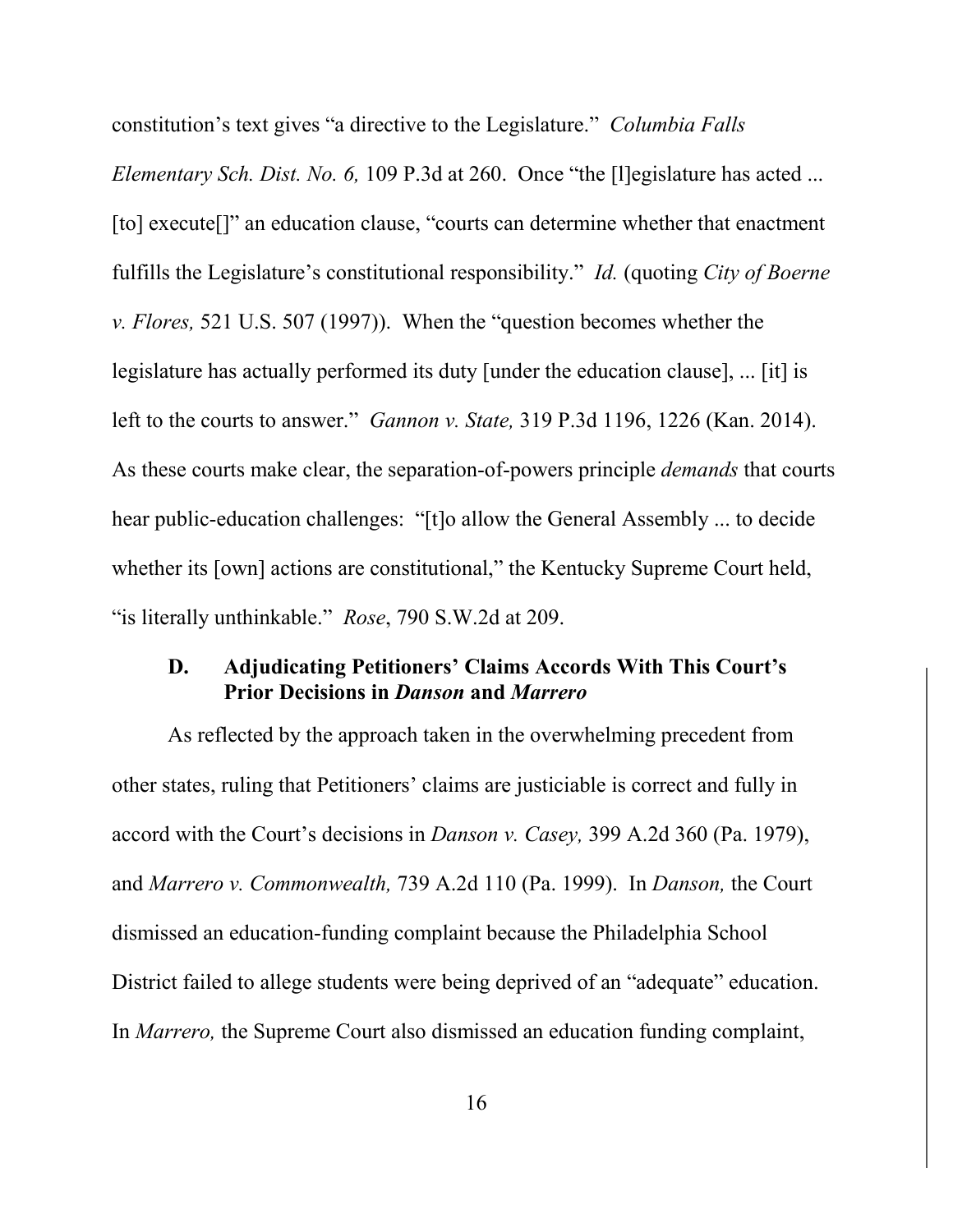citing the absence of standards by which the judiciary could adjudicate the claim.

But, since this Court ruled in *Marrero*, the pertinent context for assessing the justiciability of education funding claims has changed dramatically. The General Assembly's detailed content and performance standards create a clear, judicially manageable framework for evaluating the Petitioner's claim that the State has failed to provide the resources to give school children the opportunity to achieve the State's substantive education standards. In light of the General Assembly's content-based standards, any impediments to justiciability that existed under this Court's precedent have now been removed.

In 1999, the Court in *Marrero* observed that the "lack of judicially manageable standards" would force the Court to "mak[e] an initial policy determination" about the substantive requirements of the Education Clause. 739 A.2d at 113. That sort of determination, the Court went on, is "clearly [one] of *legislative* ... discretion." *Id.* (emphasis added). Indeed, the Education Clause gives the General Assembly authority to take action to maintain and support a thorough and efficient system of public education. But since *Marrero,* the General Assembly has properly exercised its constitutional obligation by enacting a substantive and detailed framework by which this Court can assess Petitioner's claims of unconstitutional under-funding and resource-deprivation in Pennsylvania's schools. Adjudicating Petitioners' claims would therefore not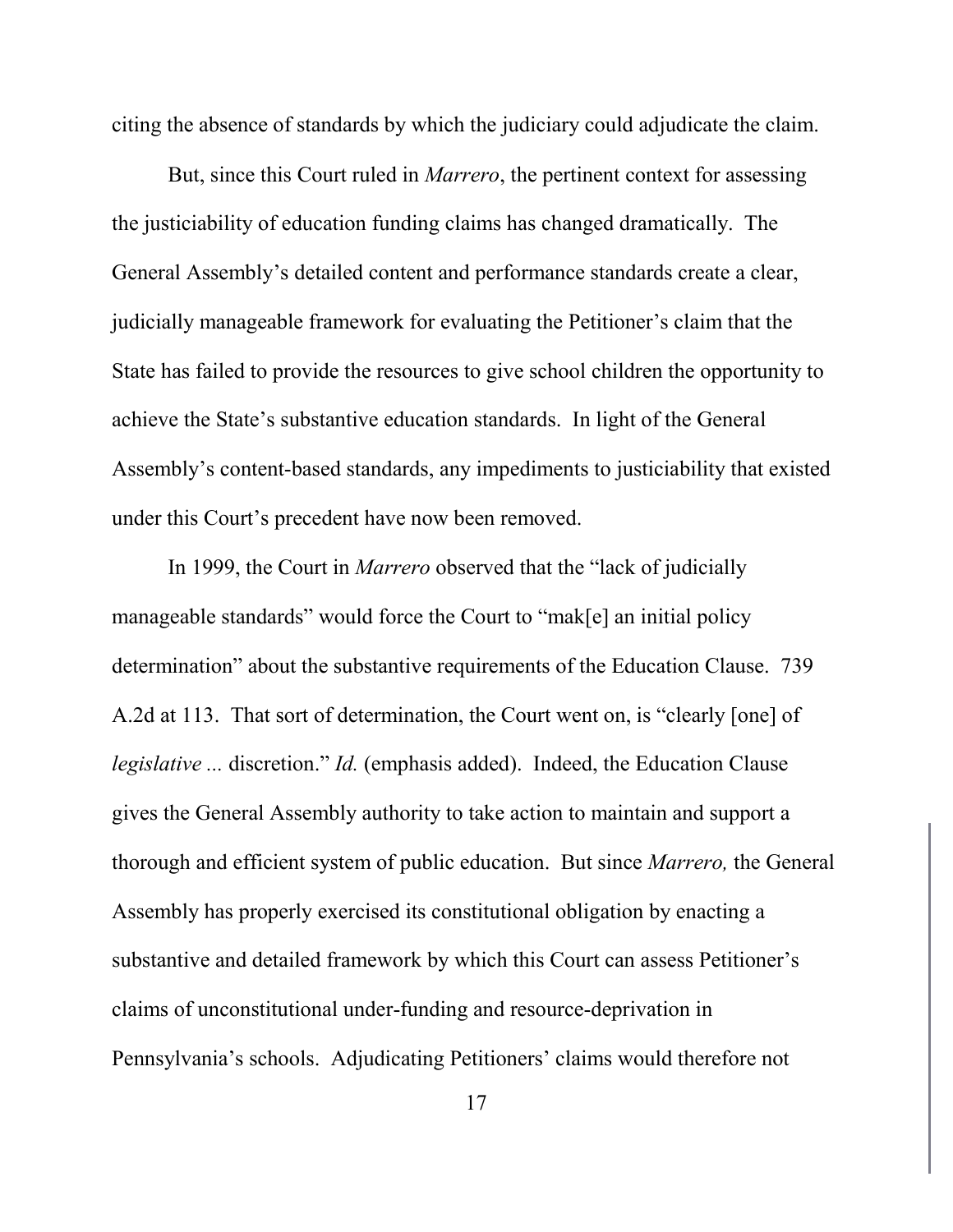impose a *''judicial* view" of the Education Clause's requirements, but would simply enforce a *legislative* one. And far from "abrogat[ing] or intrud[ing] upon" the legislature, the Court would appropriately assess Petitioners' claim based on the General Assembly's own definition of a "thorough and efficient" system of education. *Id.; Danson*, 399 A.2d at 366 (emphasis added) (internal quotation marks omitted).

The General Assembly's promulgation of substantive education standards also obviates the Court's concern in *Danson* that courts would be compelled to use "expenditures ... as the exclusive yardstick of educational quality." *Danson,* 399 A.2d at 366. In *Danson,* the Court remarked on the total absence of workable standards for education challenges in 1979, and the Court refused to "adopt ... the rigid rule that each pupil must receive the same dollar expenditures." *Id.*  However, the General Assembly has now prescribed "rigorous *academic* standards and assessments," as a metric, emphasizing that the Commonwealth should promote programs that give students necessary "concepts, knowledge, and skills." 22 PA. CODE. §§ 4.2, 4.3 (emphasis added); *see also id.* § 4.3 (defining "assessment" as a "measurement ... that capture[s] *student understanding* ... of each content area") (emphasis added).

Petitioners allege that the State has failed to provide the funding for the educational resources essential for children across the state to achieve the General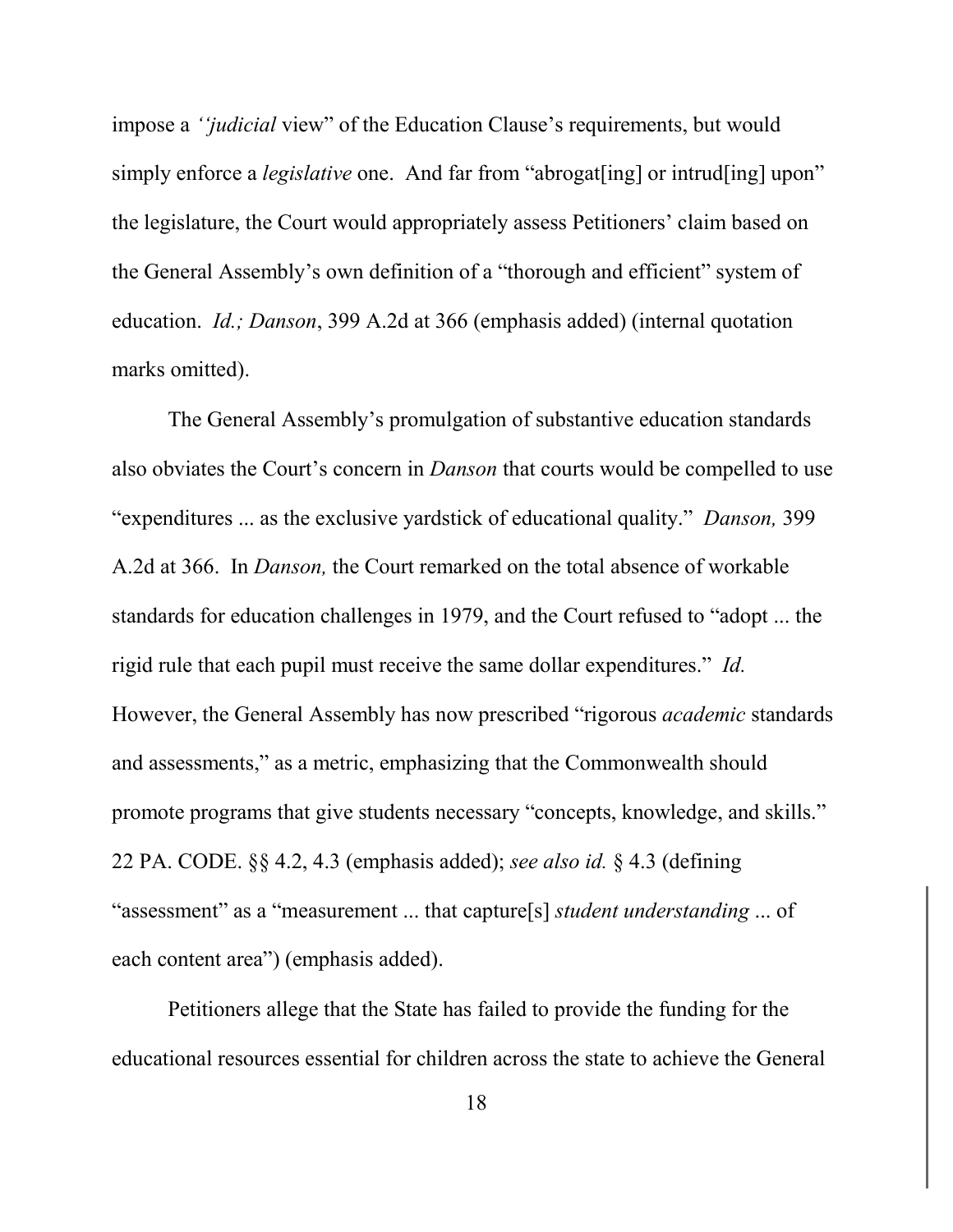Assembly's substantive education standards. Thus, quite unlike the claim before the Court in *Danson,* this is a claim that, in the wake of the General Assembly's enactment of concrete and substantive educational standards, is now suited to judicial evaluation. As other state supreme courts have concluded in other states, it is the *judiciary's* obligation to make this determination and enforce the Constitution.

## **II. RESEARCH SHOWS AND CASE LAW ACKNOWLEDGES THAT ADEQUATE EDUCATIONAL FUNDING IMPROVES OUTCOMES**

The importance of this lawsuit to the next generation of Pennsylvanians cannot be overemphasized. Studies have consistently shown a strong correlation between adequate funding for education and student performance. And as a matter of fact and common sense, courts throughout the nation have recognized that academic outcomes improve with fairly distributed resources, well-trained teachers, and quality facilities. All of these things "take[] money." *Lake View Sch. Dist. No. 25,* 91 S.W.3d at 498-99.

These findings support the Petitioners' central argument: the Commonwealth must provide the funding and resources necessary for all Pennsylvania schoolchildren to have a meaningful opportunity to meet the Commonwealth's own academic standards.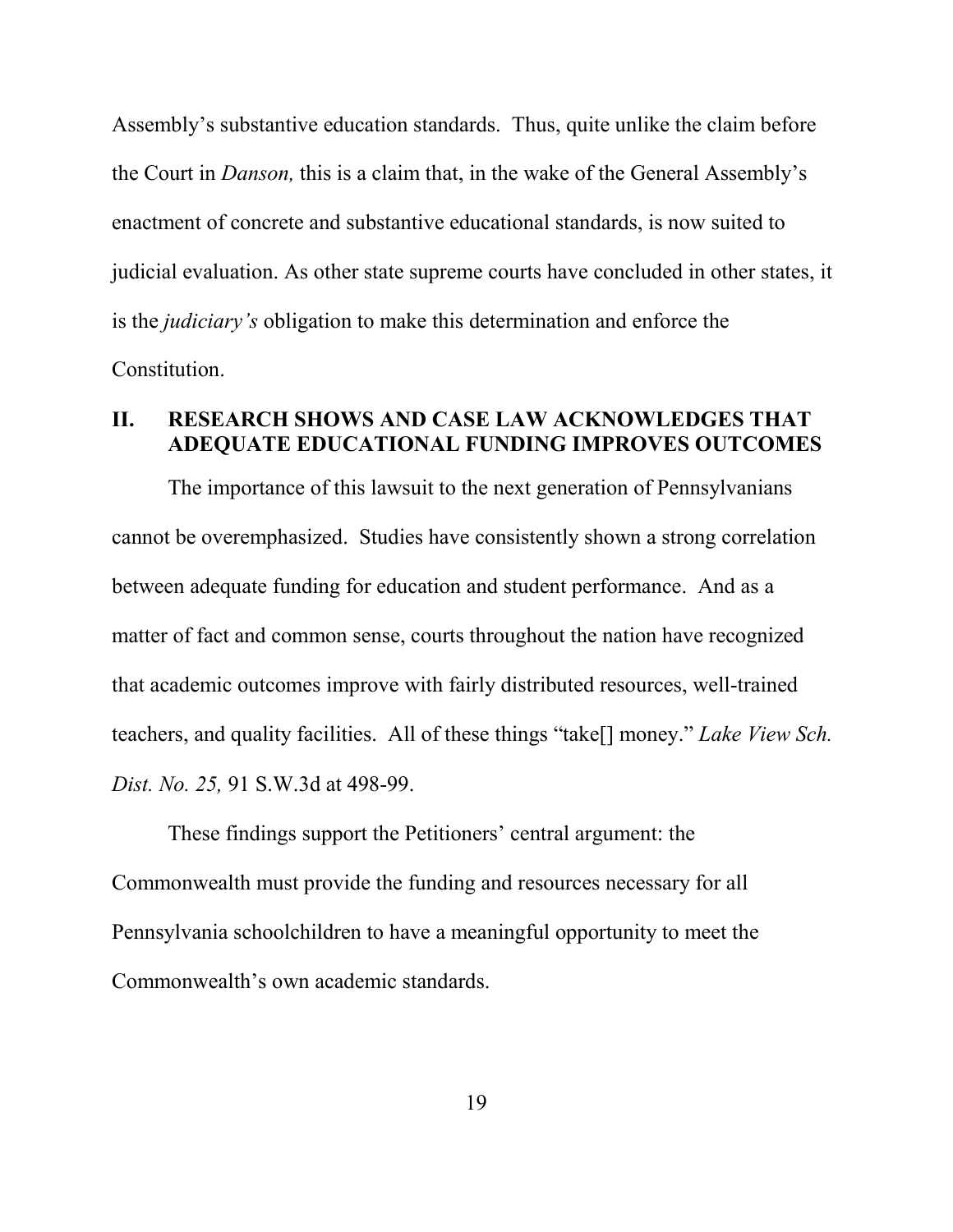## **A. Academic Studies Show that Adequate School Funding Leads to Improved Academic Performance**

Research has consistently found a strong relationship between educational resources and academic achievement. As one expert noted, "a sizeable and growing body of rigorous empirical literature" shows "that state school finance reforms can have *substantial positive effects* on student outcomes." *See* Bruce D. Baker, *Revisiting the Age-Old Question: Does Money Matter in Education?*, The Albert Shanker Inst. 14 (2012) (emphasis added). Decades of research on the links between education spending and academic performance has confirmed a simple fact: "Money matters." *Id.* at iv.

In a landmark longitudinal analysis of school finance changes in 28 states from 1970 through 2010, researchers asked how these changes affected the longterm outcomes of children. *See* C. Kirabo Jackson, *et al.*, *The Effect of School Finance Reforms on the Distribution of Spending, Academic Achievement, and Adult Outcomes* (National Bureau of Economic Research Working Paper 2014). With the release of newly available data, these researchers were able to conduct a detailed analysis of how changes in funding affect changes in educational outcomes. The results show that, for low-income children, "a twenty percent increase in per-pupil spending ... for all 12 years of public school is associated with [about an] additional year of completed education," which significantly increased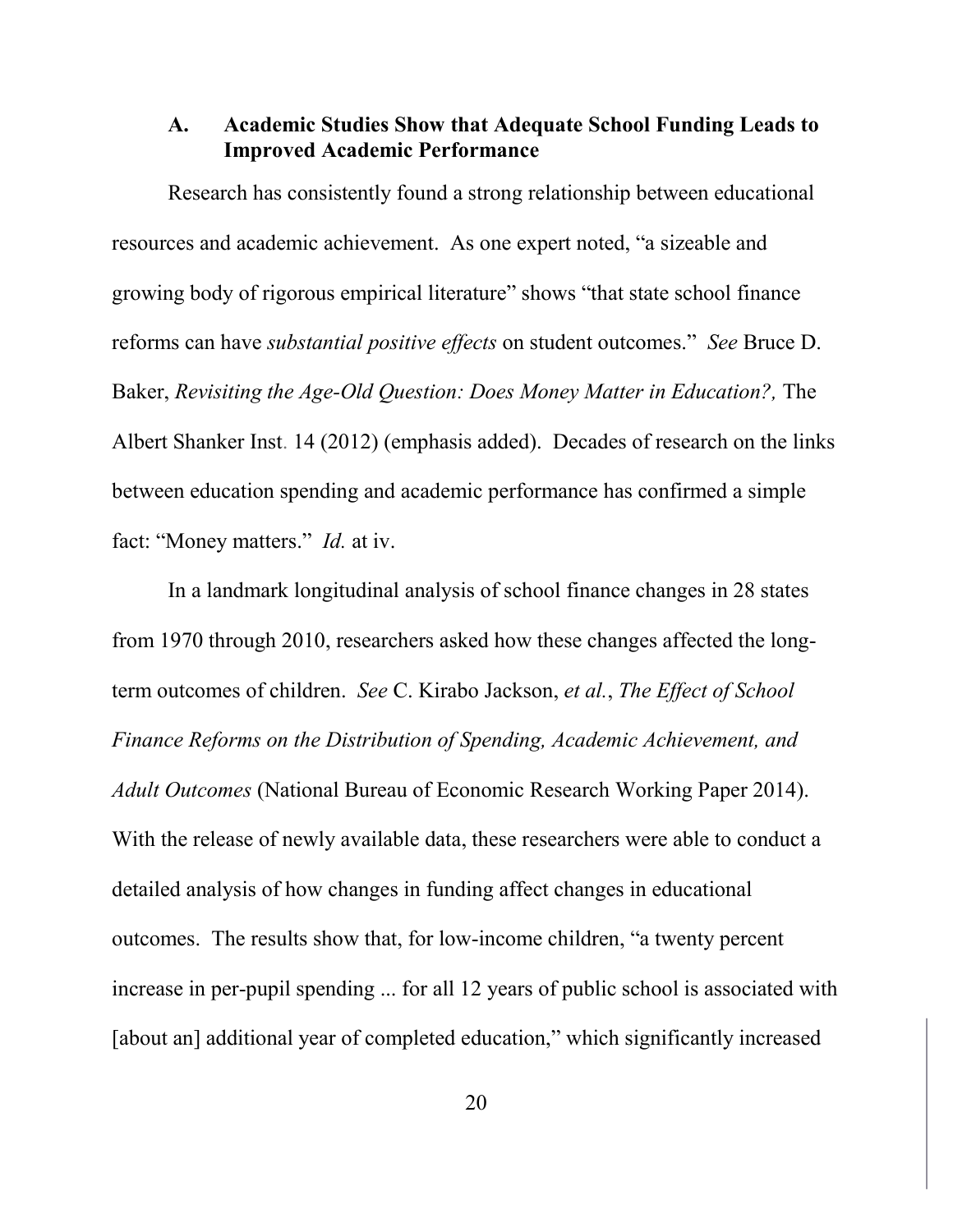the likelihood of high school graduation and education beyond graduation.

Increased funding was also shown to produce "25 percent higher earnings and a 20 percentage-point reduction in the annual incidence of poverty in adulthood." *Id.* at 5.

Central to this study is the proof of causation, as it presents several "patterns that indicate that these improvements reflect the … effect of school spending." *Id.* Improvements are "larger with larger spending increases," and "the timing of improvements in outcomes track the timing of the increases in spending." *Id.* at 35. The researchers conclude "based on the consistent pattern of these results … these impacts indeed reflect the causal effect of school spending" and "spending increases only improve educational outcomes for those who are exposed during their school-age years." *Id.* Finally, they answer the question whether increased school spending can improve educational and lifetime outcomes of disadvantaged children: "Our findings show that it can." *Id.* at 44. This addition to the evidence on the productivity of education spending is both groundbreaking because the data base is so extensive and dramatic because the effects have been shown to be so large.

Experience in several states supports this conclusion. In 1998, for example, the Massachusetts legislature responded to public-education challenges by providing additional education funds. The results were staggering: in the six years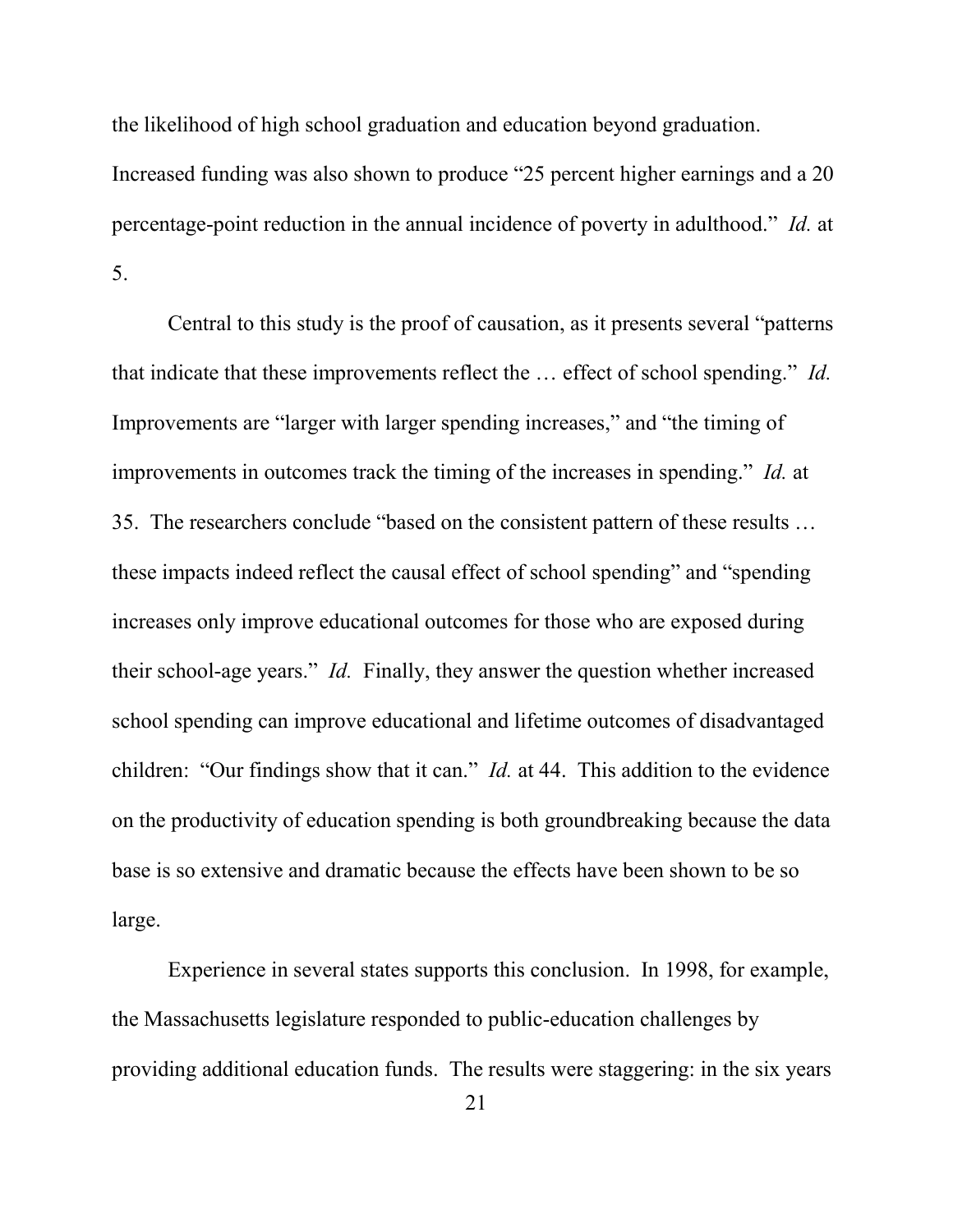following funding reform, the failure rate of tenth graders taking statewide exams dropped from 45% to 15% in math and 34% to 11% in English. Paul Reville, *The Massachusetts Case: A Personal Account,* Symposium on "Equal Educational Opportunity: What Now?" Teachers College, Columbia University, Nov. 12-13, 2007 (Working Paper); *see also* Michael A. Rebell, *What are the Limits and Possibilities of Legal Remedies?: Poverty, "Meaningful" Educational Opportunity, and the Necessary Role of the Courts,* 85 N.C. L. Rev. 1467, 1527 (2007).

A study found that the increased funding in Massachusetts lifted fourthgrade math, reading, science, and social studies test scores by about half of one standard deviation, after only a few years. *See* Jonathan Guryan, *Does Money Matter? Regression-Discontinuity Estimates from Education Finance Reform in Massachusetts* 24 (National Bureau of Economic Research, Working Paper No. 8269, May 2001); *see also* Bruce D. Baker & Kevin G. Weiner, *School Finance and Courts: Does Reform Matter, and How Can We Tell?* 113 TCHRS. C. REC. 8, 10 (2011). Another showed that Massachusetts's education reform successfully raised the achievement levels of students in the previously low-spending school districts. *See* Thomas Downs, Jeffrey Zabel, & Dana Ansel, *Incomplete Grade: Massachusetts Education Reform at 15,* MASS INC, 5-6 (May 2009).

New Jersey has had a similar experience. There, court-mandated education-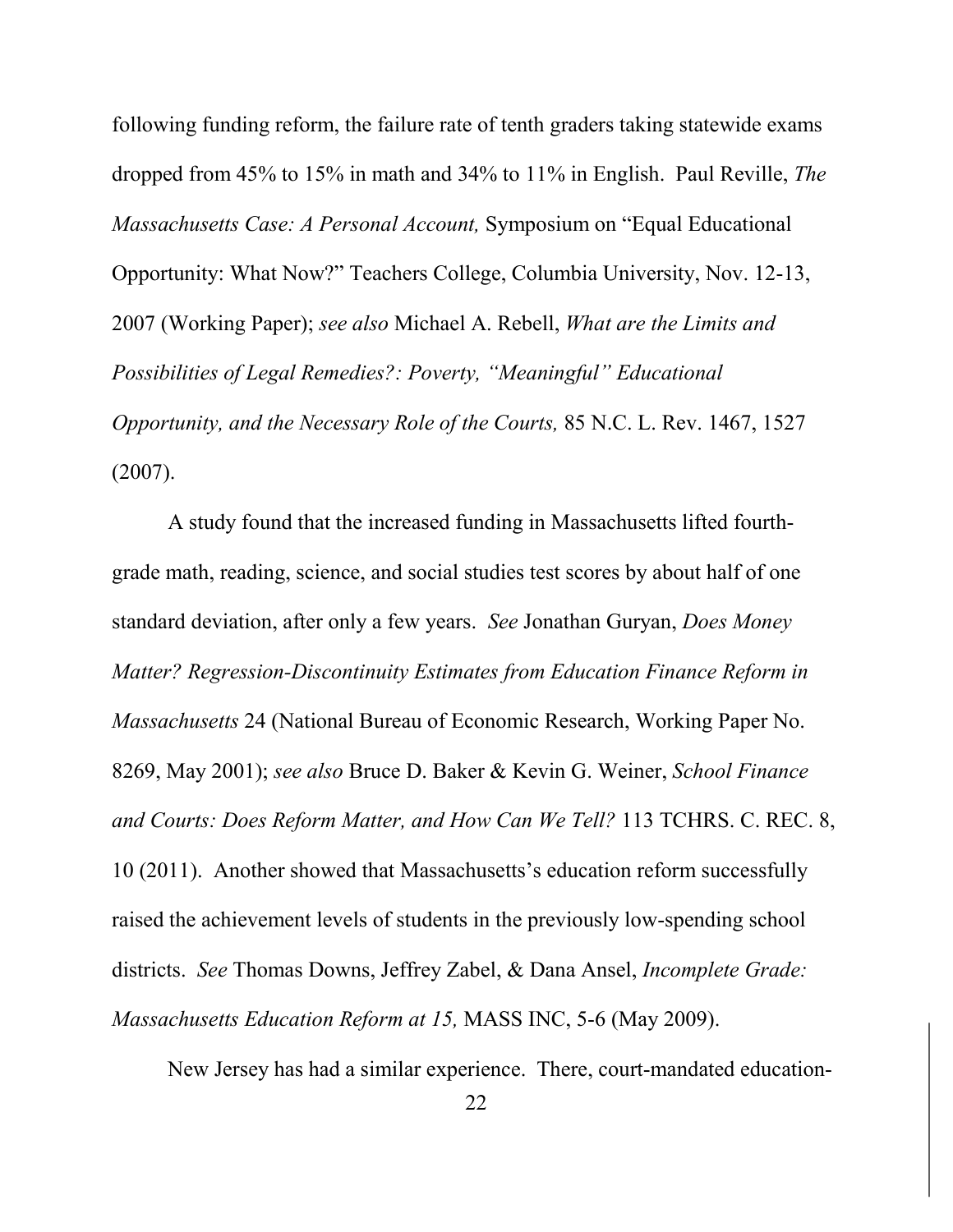financing reforms lifted the level of academic achievement to one of the highest in the country. One particular study, which focused on eleventh-grade assessments in New Jersey, showed that increased education spending in school districts improved students' test scores by one-fifth to one-quarter of a standard deviation. *See*  Alexandra M. Resch, *Three Essays on Resources in Education,* U. MICH. DEP'T PUB. POL'Y & ECON., 1 (2008).

Other states have achieved noticeable boosts in student performance after reforming public education funding. Following a 1992 court order that directed the Kansas legislature to devise a new funding system, the probability that students from low-wealth districts would go on to postsecondary education rose by at least five percent. *See* Bruce D. Baker & Kevin G. Weiner, *School Finance and Courts: Does Reform Matter, and How Can We Tell?* 113 TCHRS. C. REC. at 9. Another study found that education-finance reforms in Vermont "dramatically reduced dispersion in education spending" and made "student performance ... more equal." *Id.*

Similarly, several researchers studied national reading comprehension tests following the Kentucky legislature's court-ordered increase in school funding; their studies showed that impoverished students in Kentucky dramatically outscored students-by up to seven percentage points-from similar backgrounds in other states. *See* Susan Perkins Weston & Robert F. Sexton, *Substantial and Yet*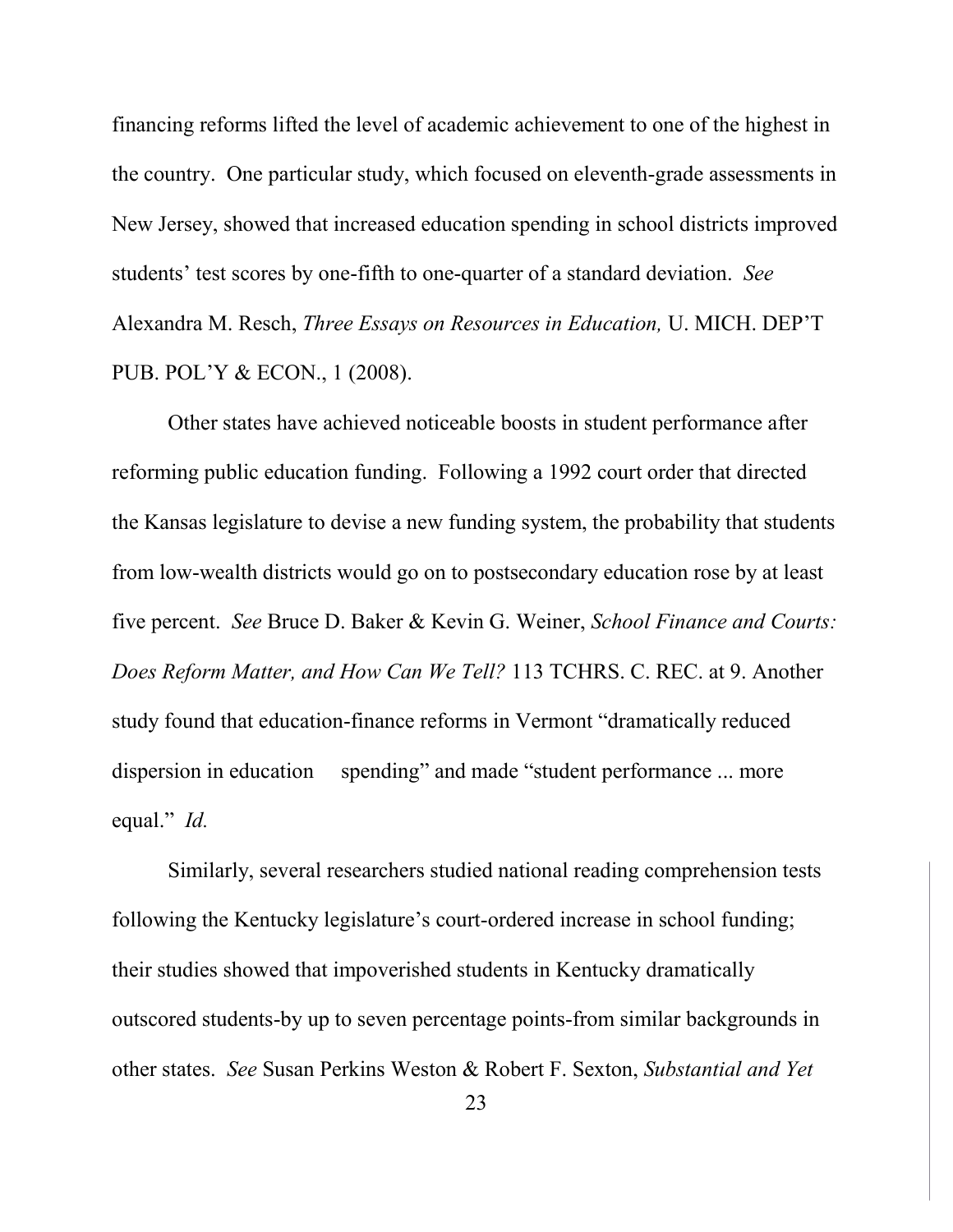*Not Sufficient: Kentucky's Effort to Build Proficiency for Each and Every Child,* 

Symposium on "Equal Educational Opportunity: What Now?" Teachers College,

Columbia University, Nov. 12-13, 2007 (Working Paper).

# **B. Courts Have Widely Recognized That Adequate School Funding Improves Educational Results**

At least twenty-nine state courts have determined, in ruling on the merits of

claims, that education-funding levels are key to academic results. *See* Michael A.

Rebell, *What are the Limits and Possibilities of Legal Remedies?: Poverty,* 

*"Meaningful" Educational Opportunity, and the Necessary Role of the Courts*, 85

N.C. L.Rev. at 1484-85. For example, the New Jersey Supreme Court found that

under the present [funding] system the evidence compels but one conclusion: the poorer the district and the greater its need, the less the money available, and the worse the education.

*Abbott* v. *Burke,* 575 A.2d 359, 363 (N.J. 1990). Addressing an argument similar

to that made here by the State, the court went on to reject

the argument ... that funding should not be supplied because it may be mismanaged and wasted. Money can make a difference if effectively used, it can provide the students with an equal educational opportunity, a chance to succeed. They are entitled to that chance, constitutionally entitled. They have the right to the same educational opportunity that money buys for others.

*Id.* Similarly, the Arkansas Supreme Court rejected as "implausible" Arkansas'

argument

that more money spent on education does not correlate to better student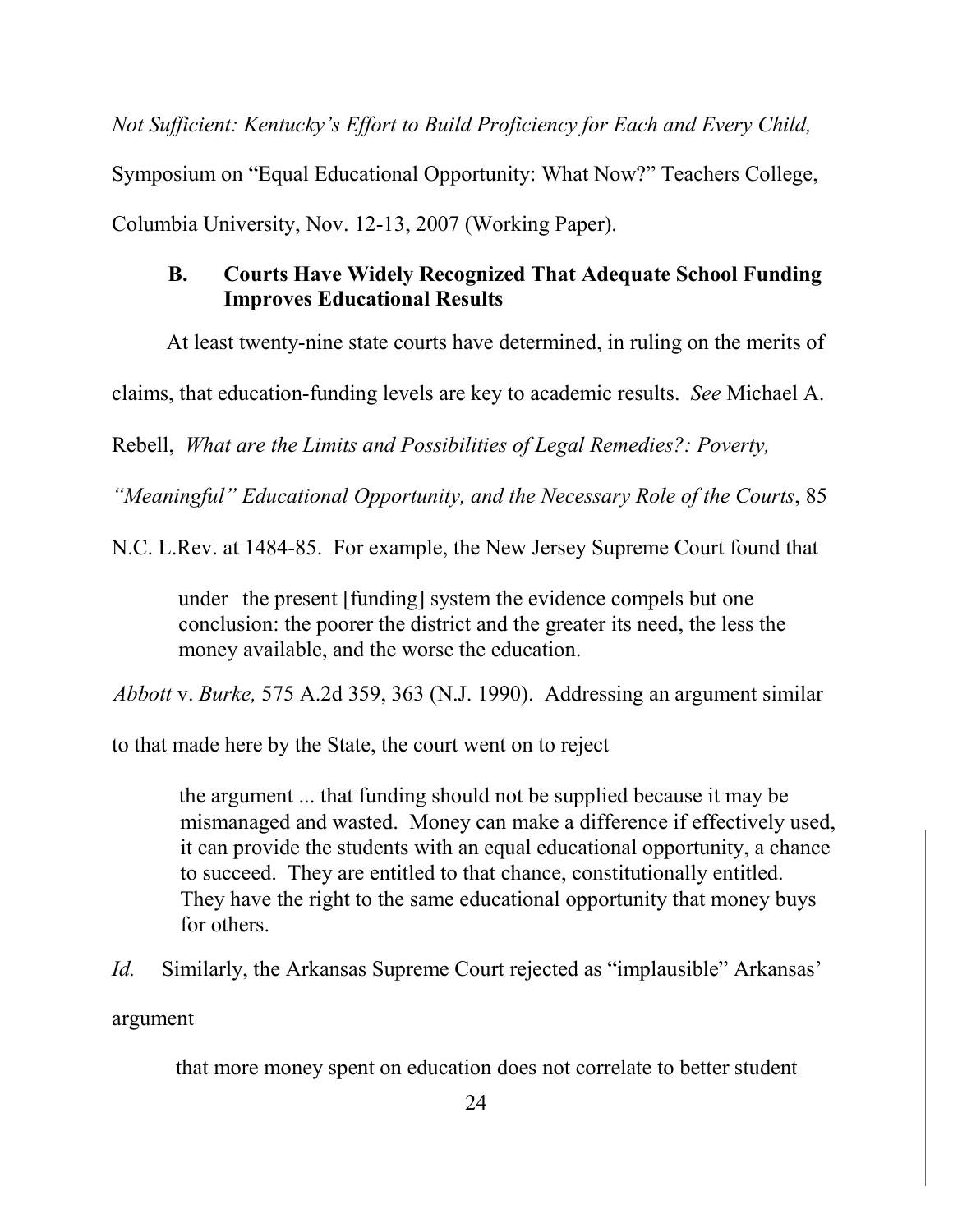performance.... The State's argument is farfetched in this court's opinion. We are convinced that motivated teachers, sufficient equipment to supplement instruction, and learning in facilities that are not crumbling or overcrowded, all combine to enhance educational performance.... All of that takes money.

*Lake View Sch. Dist. No. 25,* 91 S.W.3d at 498-99.

In a concurring opinion, the Chief Justice of the Arizona Supreme Court

summarized the issue:

[L]ogic and experience also tell us that children have a better opportunity to learn biology or chemistry, and are more likely to do so, if provided with laboratory equipment for experiments and demonstrations; that children have a better opportunity to learn English literature if given access to books; that children have a better opportunity to learn computer science if they can use computers, and soon through the entire state-prescribed curriculum.... It seems apparent to me, however, that these are inarguable principles. If they are not, then we are wasting an abundance of our taxpayers' money in school districts that maintain libraries and buy textbooks, laboratory equipment, and computers.

*Roosevelt Elementary Sch. Dist. No. 66 v. Bishop,* 877 P.2d 806, 822 (Ariz. 1994)

(C.J. Feldman, concurring).

Many other courts have reached the same conclusion. New York's highest court, the Court of Appeals, noticed "the ... 'causal link' between the present funding system and the poor performance of City schools" and recognized that "increased funding can provide better teachers, facilities and instrumentalities of learning." *Campaign for Fiscal Equity, Inc.* v. *State,* 801 N.E.2d 326, 340 (N.Y. 2003). The Texas Supreme Court observed that "[t]he amount of money spent on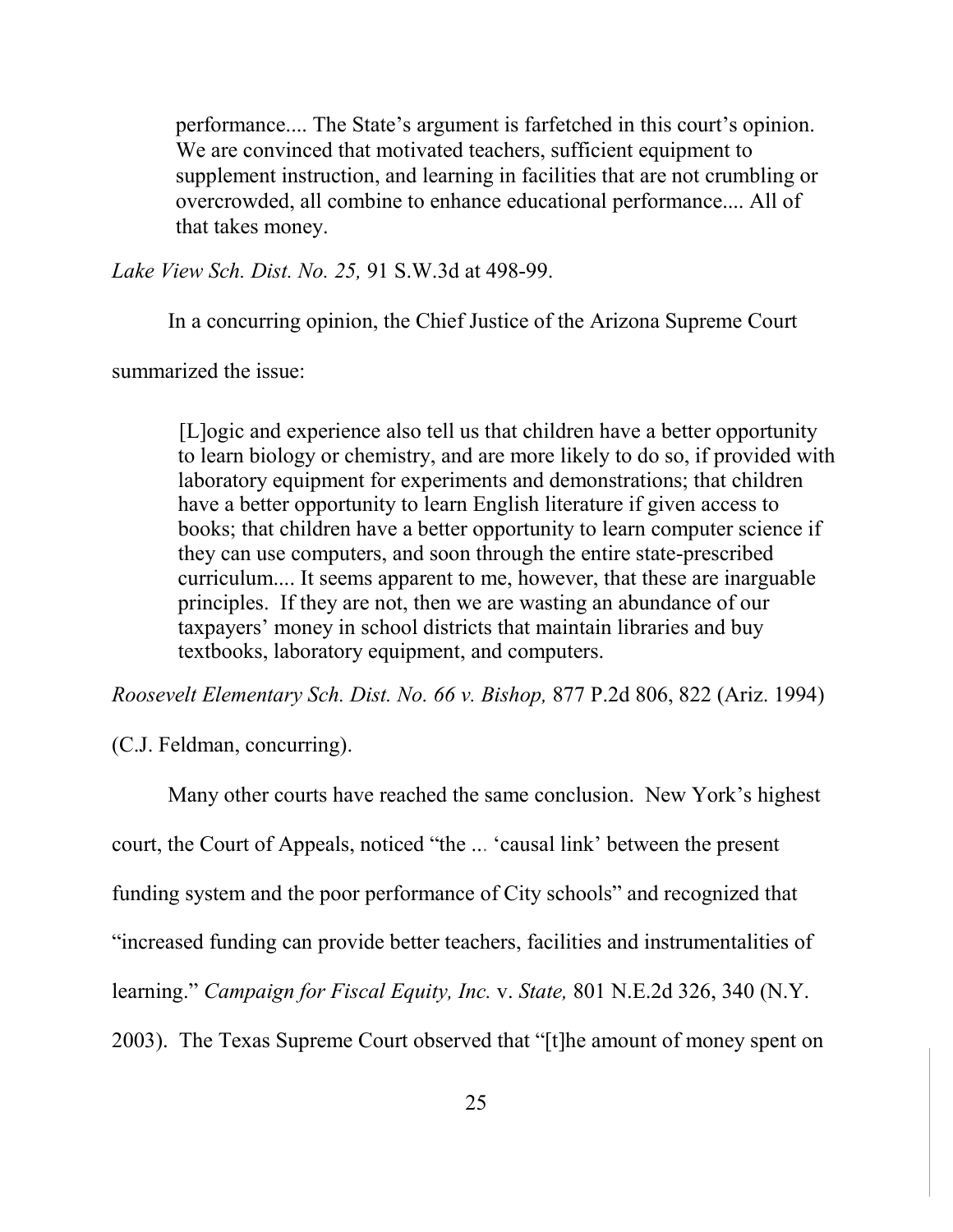a student's education has a real and meaningful impact on the educational opportunity offered that student," *Edgewood Indep. Sch. Dist.* v. *Kirby,* 777 S.W.2d 391, 393 (Tex. 1989), while the Tennessee Supreme Court saw a "direct correlation between dollars expended and the quality of education a student receives." *Tenn. Small Sch. Sys.,* 851 S.W.2d at 141.

The Supreme Courts of Vermont and California both similarly found a clear link between education spending and academic achievement. *Brigham* v. *State,* 692 A.2d 384, 390 (Vt. 1997); *Serrano* v. *Priest,* 487 P.2d 1241, 1253 n.16 (Cal. 1971). As one state court judge bluntly put it, "[o]nly a fool would find that money does not matter." Michael A. Rebell, *What are the Limits and Possibilities of Legal Remedies?: Poverty, "Meaningful" Educational Opportunity, and the Necessary Role of the Courts*, 85 N.C. L. Rev. at 1479.

In short, Petitioners have asserted vitally important claims in this matter, which the Court should rule are justiciable and thereafter remand for the Commonwealth Court to carry out its judicial duty to adjudicate their merits.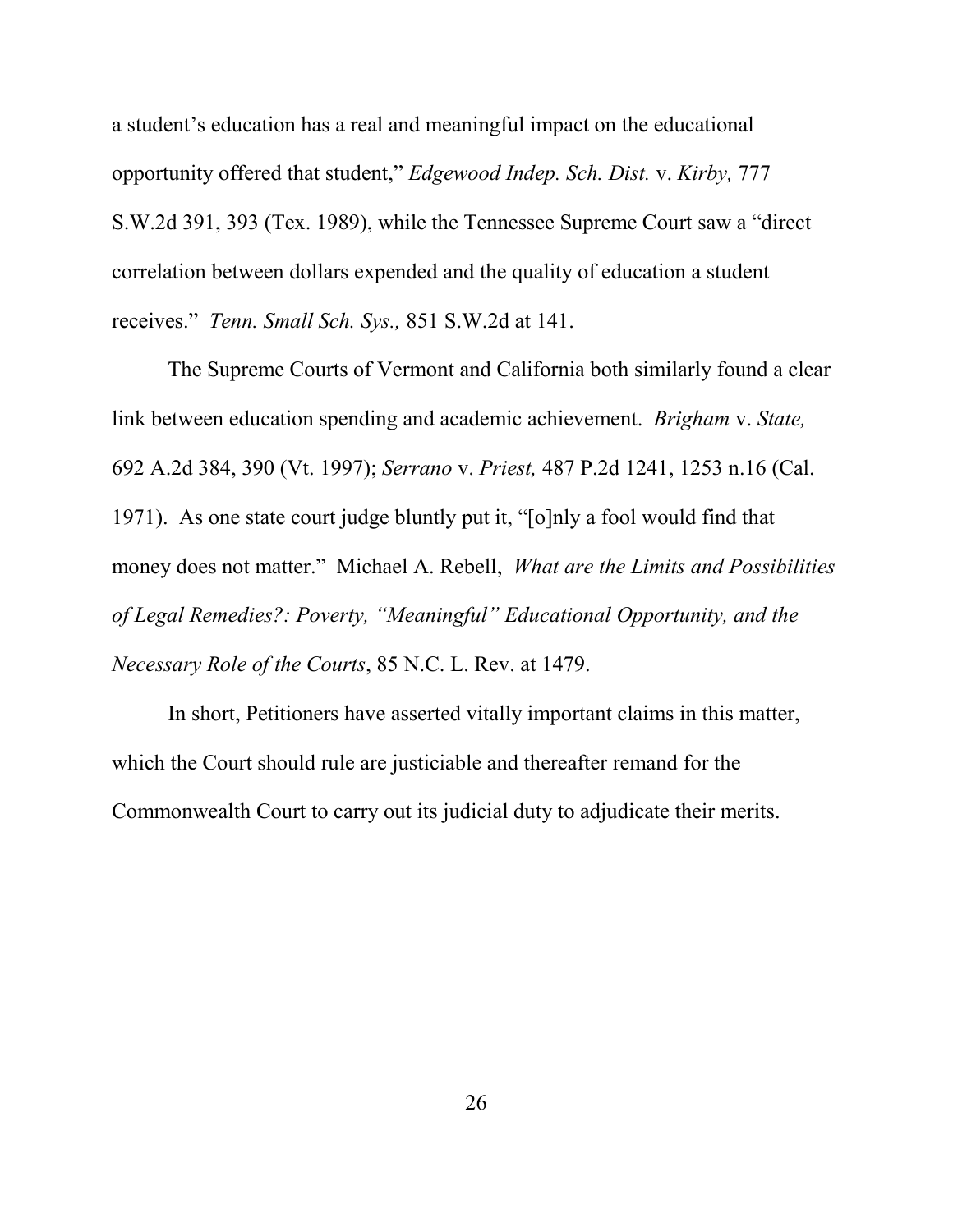#### **CONCLUSION**

For the foregoing reasons, *amici curiae* urge the Court to reverse the Commonwealth Court's order dismissing the Petition and rule that the Petitioners' claims are justiciable. The issues raised by this action are too important for the judiciary to abdicate its duty.

Dated: September 18, 2015 Pittsburgh, Pennsylvania

Respectfully submitted,

/s/ Ira M. Karoll Ira M. Karoll PA I.D. No. 310762 JONES DAY 500 Grant Street, Suite 4500 Pittsburgh, Pennsylvania 15219 412-394-7976

Of Counsel:

Todd R. Geremia JONES DAY 222 East 41st Street New York, New York 10017

David G. Sciarra, Executive Director Education Law Center 60 Park Place, Suite 300 Newark, New Jersey 07102

Attorneys for *amici curiae*